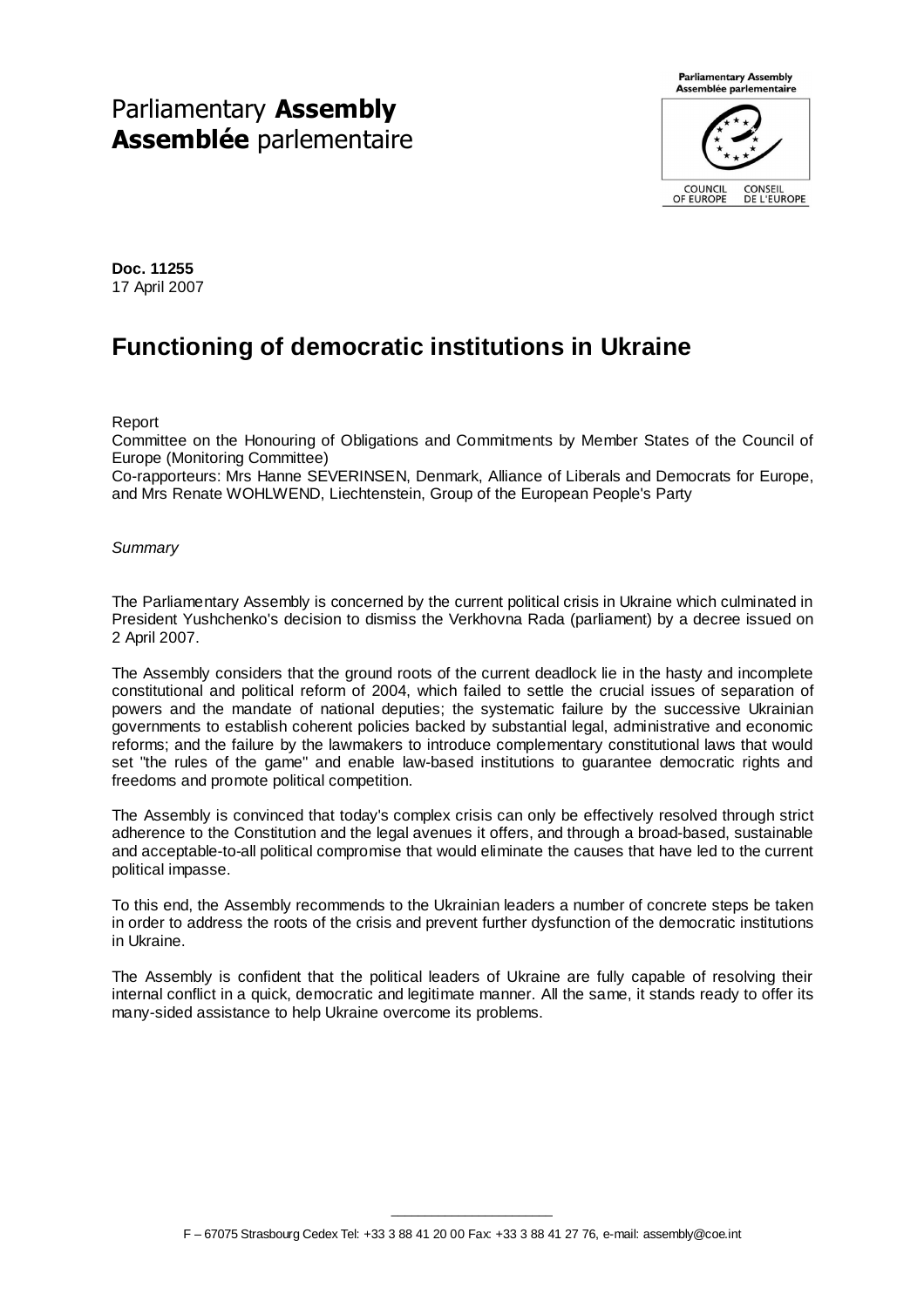# **A. Draft resolution**

1. The Parliamentary Assembly is concerned by the political developments in Ukraine which have evolved in recent months and culminated in President Victor Yushchenko's decree of 2 April 2007 announcing the early termination of powers of the Verkhovna Rada (Parliament) of Ukraine. The continuing political instability is the result of the systematic failure by the successive Ukrainian governments to establish coherent policies backed by substantial legal, administrative and economic reforms. The political reforms that would set "the rules of the game" and enable law-based institutions to guarantee democratic rights and freedoms and promote political competition have not been completed to date.

2. The Assembly stresses that the current crisis in Ukraine is also the result of the hasty and incomplete constitutional and political reform of 2004, under which a number of changes have been introduced to the Constitution of Ukraine without taking into account the reservations of the Venice Commission and without holding a comprehensive public debate in the country. The Assembly regrets that the strong criticism expressed in its Resolution 1466 (2005) and its repeated calls on the Ukrainian authorities to address these issues as a matter of urgency, in order to secure the legitimacy of the constitutional changes of 2004 and their compliance with European standards, have gone unheeded.

3. In this context, the Assembly recalls its numerous earlier appeals to reform the institutions in Ukraine as expressed in Resolutions 1179 (1999), 1239 (2001), 1244 (2001), 1346 (2003), 1364 (2004), 1466 (2005) and Recommendations 1395 (1999), 1416 (1999), 1451 (2000) and 1722 (2005). It recognises the achievements of the Orange Revolution that have allowed for key democratic freedoms to take root in Ukraine: the country now enjoys freedom of speech and of the media, freedom of assembly, freedom of political competition and opposition, and a vibrant civil society. Moreover, a year ago the country proved its ability to conduct free and fair legislative elections. What Ukraine lacks today, however, are guarantees built into its democratic institutions that would consolidate those newly acquired freedoms.

4. Personal rivalries and short-sighted fights for personal gain, linked to posts and positions, have led to various attempts by some political forces to take advantage of the constitutional vacuum that emerged with the coming into effect of the controversial 2004 constitutional amendments in January 2006. The Assembly regrets that the absence of independent counterweights allows the key state bodies to feel themselves above the law. This has seriously tarnished the reputation of all the political leaders in Ukraine.

5. The Assembly launches an urgent appeal to the President, the members of Parliament and the Government of Ukraine to resolve their current crisis in a legitimate, strictly constitutional and peaceful manner. In this process, all political forces should abstain from sharp and biased public statements in support or condemnation of any political force in Ukraine.

6. In this regard, the Assembly notes that the top leaders of the country have maintained dialogue throughout the ongoing crisis. It also takes note of the fact that the Ukrainian leadership has so far succeeded in maintaining stability and civil peace in the country, which testifies to the existence of an internal potential to overcome the current crisis. Furthermore, it is a positive sign that the law enforcement agencies have so far performed their function of sustaining public order and safety without direct involvement in the political struggle.

7. However, the Assembly is concerned by the reports of engaging minors by some political forces in mass political actions, which is in violation of the UN Convention on the Rights of the Child. It stresses that such practices are unacceptable and calls upon all political forces in Ukraine to honour the said Convention to which Ukraine is a party.

8. The Assembly calls on the political forces of Ukraine, as a matter of urgency, to resume working on the improvement of the Constitution of Ukraine and the related legislation in order to establish at last an effective system of checks and balances and bring constitutional provisions in line with European standards. Constitutional reform should be part of the discussions aimed at the resolution of the current political crisis. The Assembly expresses its expectation that the Venice Commission will be actively involved in the process of drafting constitutional reform proposals.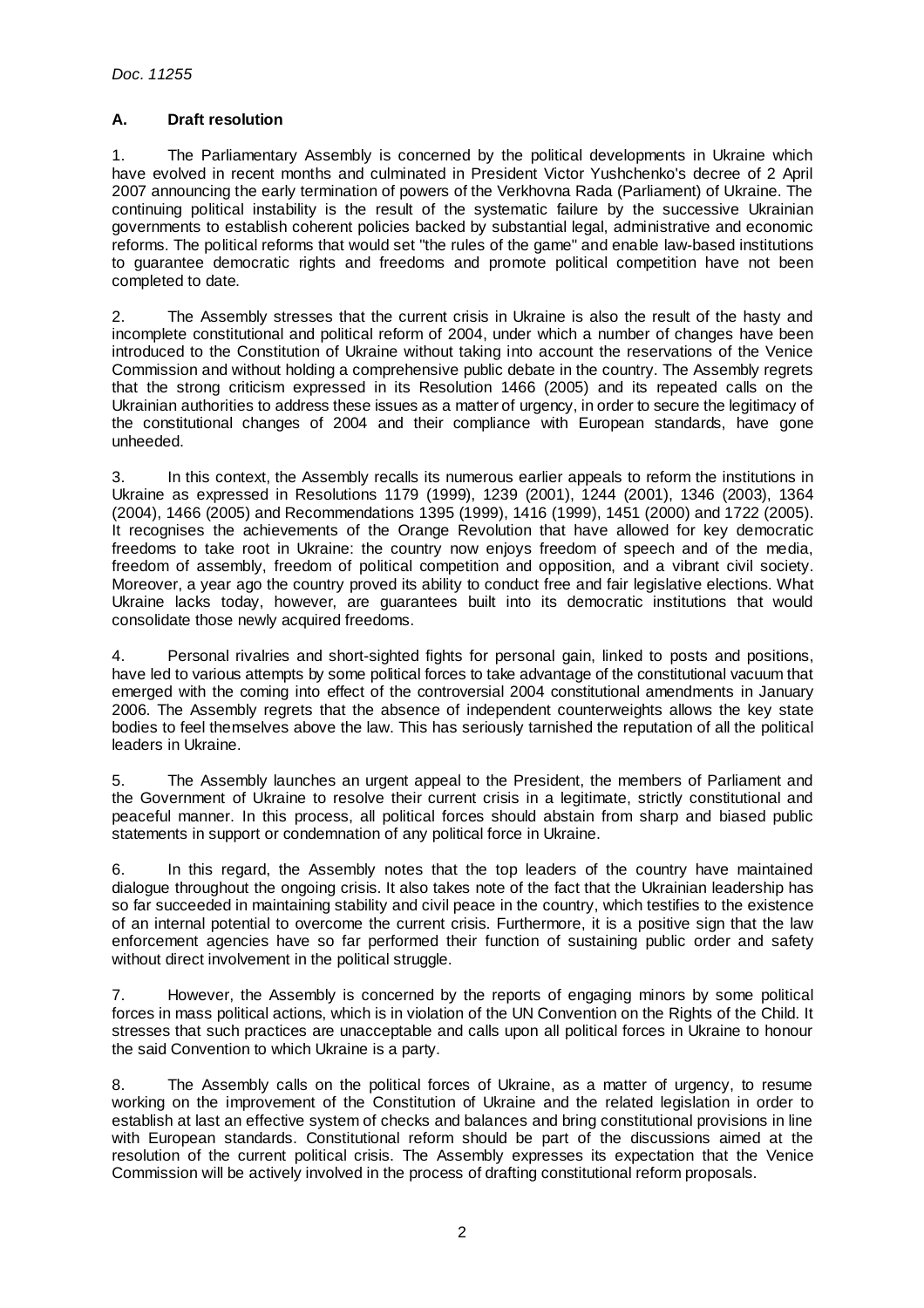9. The Assembly reaffirms that the recall of people's representatives by the political parties ("imperative mandate") is unacceptable in a democratic state. The relevant constitutional provisions need to be abrogated in line with the recommendations of the Venice Commission in 2004; similar provisions also need to be deleted from ordinary legislation. The Assembly believes that a consistent political programme, responsible and committed party membership and scrupulous screening of parties' candidates are more effective tools for encouraging party and faction discipline.

10. The Assembly recognises that both regular and pre-term elections constitute a legitimate democratic instrument for the people to choose and control the authorities that act in their name. Early elections are a normal practice in all democratic countries of the Council of Europe and as such could be accepted as a key building block of the political compromise. However, the Assembly underlines that for any elections to be considered democratic, they should be conducted according to a legitimate procedure that allows fair campaigning and free choice for voters.

11. In this respect the Assembly notes with concern that, according to the Constitution, early parliamentary elections should be organised within 60 days of the presidential decree dissolving the parliament. Financing needs to be allocated so that the Central Election Commission can start to operate.

12. The Assembly also urges the Ukrainian authorities and political forces to address as soon as possible the problem of the parliamentary election system of Ukraine which may represent one of the causes of the weakness of the political system.

13. The Assembly deplores the fact that the judicial system of Ukraine has been systematically misused by other branches of power, which is a sign of erosion of this crucial democratic institution. Independent and impartial judiciary is a precondition for the existence of a democratic society governed by the rule of law. Hence the urgent necessity to carry out a comprehensive judicial reform, including through amendments to the Constitution.

14. The Assembly reiterates that the authority of the sole body of constitutional justice – the Constitutional Court of Ukraine – should be guaranteed and respected. Pressure in any form on the judges is intolerable and should be investigated and criminally prosecuted. On the other hand, it is regrettable that in the eight months of its new full composition, the Constitutional Court has failed to produce judgments, thus failing to contribute to solving the crisis in its earlier stages. There is an urgent need for the judgment concerning the constitutionality of the Presidential Decree of 2 April 2007 to be delivered. Once delivered, it should be accepted as binding by all sides.

15. In the light of the above, the Assembly recommends to the Ukrainian authorities the urgent adoption of the following concrete measures to address the causes of the crisis and prevent further dysfunctioning of democratic institutions in Ukraine:

15.1. to re-launch the constitutional reform project, in close co-operation with the Venice Commission, in order to improve the Basic Law of Ukraine and bring it in line with European standards, in particular as regards the provisions on the separation of powers, the imperative mandate, the judiciary and the prosecutor's office as stipulated in various opinions of the Venice Commission on the subject and Assembly Resolutions 1364 (2004) and 1466 (2005);

15.2. to adopt and enact without further delay basic constitutional laws (laws on the Rules of Procedure of the Verkhovna Rada of Ukraine, on the parliamentary temporary special and investigatory commissions, on central bodies of the executive power, on the parliamentary opposition, on referendum, etc.) and to bring the Law on the Cabinet of Ministers of Ukraine in line with the Constitution of Ukraine, taking into account relevant European standards and the opinion of the Venice Commission;

15.3. to amend the Law on the Elections of People's Deputies of Ukraine in order to improve procedures for the organisation of pre-term elections in case of dissolution of the Parliament;

15.4. to envisage changing the system of elections to the Parliament, e.g. by introducing open party lists whereby voters could indicate their preferences as to particular candidates included in the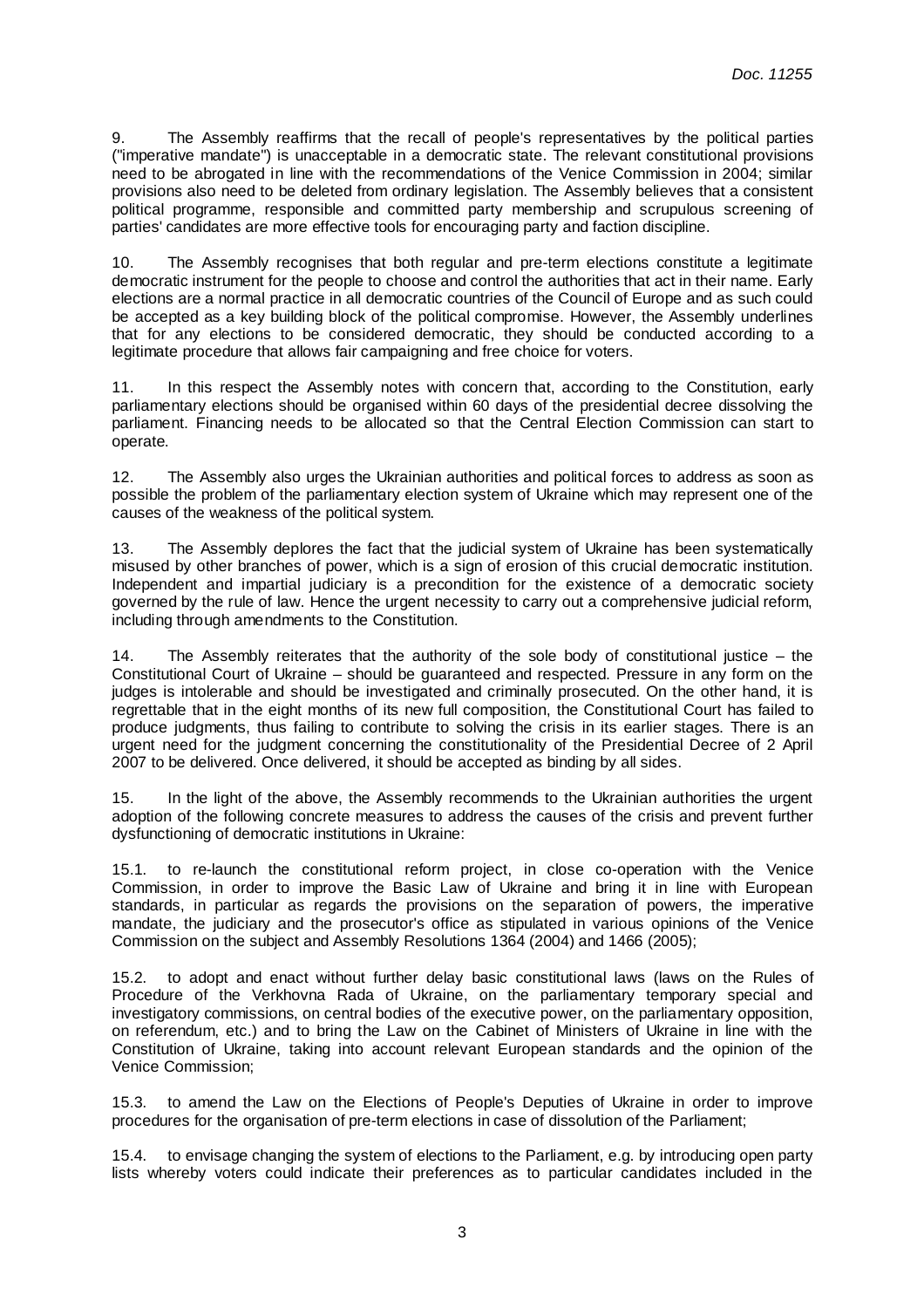election lists proposed by political parties (blocs) and by dividing the country into different constituencies;

15.5. to carry out the reform of the judiciary on the basis of the Judicial Reform Concept adopted by the President of Ukraine in May 2006 with the aim of establishing an independent and effective judiciary in Ukraine, taking into account the recent opinion of the Venice Commission;

15.6. to launch the reform of the criminal justice system and law enforcement agencies and to take active legislative and practical measures to tackle all forms of corruption, including the political one.

16. The Assembly believes that in order to effectively implement the above recommendations, all parties involved in the conflict should be engaged in an open and constructive dialogue on the settlement of the situation in Ukraine.

17. The Assembly calls upon the Secretary General of the Council of Europe, as a matter of priority, to take all appropriate measures in his competence to contribute to the process of settlement of the crisis in Ukraine. It also considers that the activities relating to the Council of Europe Action Plan for co-operation with Ukraine should be stepped up in order to achieve a noticeable strengthening of democratic institutions in Ukraine.

18. The Assembly confirms its readiness to help Ukraine overcome its current deadlock either through its assistance mechanisms or other specific arrangements. Nevertheless, it is up to the Ukrainian political leaders to work out the most appropriate solution for its internal problems. The Assembly believes that not all domestic avenues for a quick, efficient and legitimate political compromise have been exhausted as yet. It therefore calls upon the Ukrainian leaders to build up new political confidence through establishing sound safeguard mechanisms for national unity, fair political competition and coherent and comprehensive reforms, the main directions of which are outlined in the Assembly's Resolution 1466 (2005).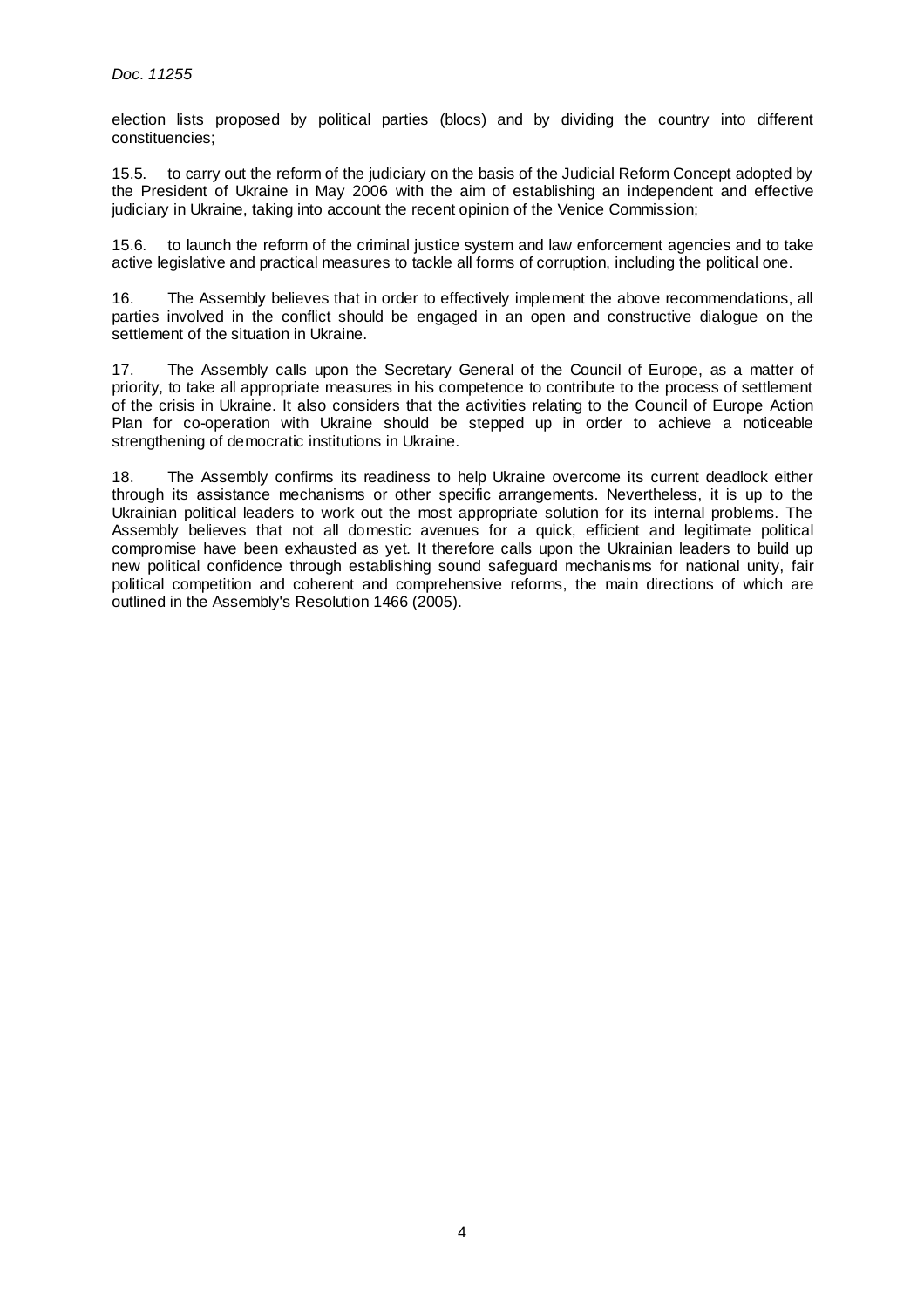# **B. Explanatory memorandum by Mrs Severinsen and Mrs Wohlwend, co-rapporteurs**

# **1. Introduction**

1. Upon accession to the Council of Europe more than eleven years ago, Ukraine undertook to respect its statutory obligations as a member State of the Council of Europe and agreed to comply with a number of specific commitments, including building up democratic and well-functioning institutions.

2. However, since accession to the Council of Europe hopes of democratic breakthrough have alternated with serious political standoffs. Since 1999, the Assembly has held nine debates related directly or indirectly to the problems of functioning of Ukraine's democratic institutions, four of which have ended in the adoption of resolutions and recommendations<sup>1</sup> that have threatened Ukraine with serious sanctions unless progress is made. During previous political crisis, notably in 1999-2000 and 2004, Ukraine leaders promised to undertake serious reforms, and yet – to our utmost regret – to this day the same ground problems persist and Ukraine still has few institutions that are effective and whose authority is respected by all.

3. The failure to establish clearly defined and law-based institutions to guarantee in practice separation of power, democratic rights and freedoms, by providing for an effective system of checks and balances is at the very heart of the political struggle that has unfolded in the country over recent months and sparked into an open crisis upon the dissolution of the Verkhovna Rada (parliament) by the President of Ukraine on 2 April 2007.

4. As co-rapporteurs of the Assembly's Monitoring Committee, we are deeply concerned about the political and legal implications of President Yushchenko's decision and the constitutional, institutional and political crisis that has unfolded thereafter. Even more worrying is the fact that the crisis has paralysed many already seriously ailing institutions which should be guaranteeing democracy, rule of law and human rights.

5. This crisis must find a peaceful, democratic and constitutional solution reached through constructive negotiations and mature political compromises. In this regard, we commend both President Yushchenko and Prime Minister Yanukovych for having maintained dialogue so far and not having allowed peaceful demonstrations to derail into violence. This allows us to hope that Ukraine will keep on its democratic course, regardless of how the current crisis is resolved.

6. We appreciate the fact that the Ukrainian leaders of all key political forces have requested the assistance of the Council of Europe and its Assembly in order to find a positive outcome to the crisis. We take this as a sign of appreciation of years-long assistance through the monitoring procedure. All the same, we wish to underline that it is not for the international community but for the Ukrainian political elite to work out the most appropriate solution for its internal problems. Our role is to observe, to remain vigilant and to offer political and legal guidance where appropriate.

7. In the chapters that follow, we shall try to contribute to this debate through a comprehensive analysis of the roots of the problem, the issues at stake and the possible solutions to resolve the current crisis. Time has not allowed us to pay a visit to Kyiv at the peak of this crisis; therefore much of the information is based on our discussions with Ukraine's leaders during our two recent visits from 9-12 October 2006 and 28 February - 6 March 2007 and materials published in the press. Some of the current issues had already been raised in the information note that we issued in January 2007  $(AS/Mon(2007)02R - declassified).$ 

# **2. Roots of the current crisis**

8. On the evening of 2 April 2007, President Yushchenko issued Decree No 264/2007 "On the Early Termination of Powers of the Verkhovna Rada of Ukraine" (see Appendix). This brought Ukraine once again to the centre of the world's news. However, for many observers of developments in the country, the current crisis was predictable and even unavoidable.

 $\overline{a}$ <sup>1</sup> Resolutions 1179 (1999), 1194 (1999) and 1364 (2004) and Recommendations 1395 (1999), 1416 (1999) and 1451 (2000).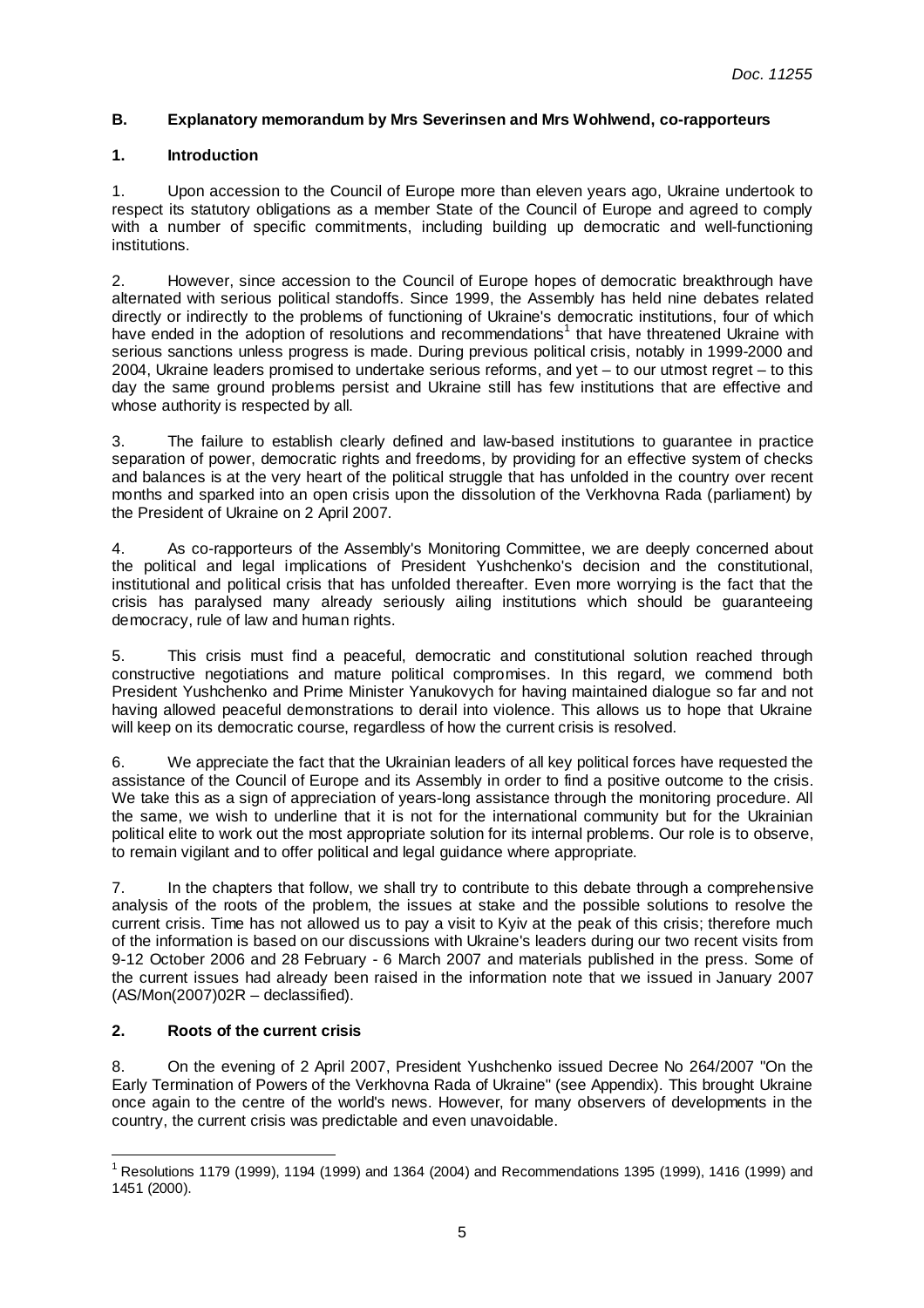9. Six main causes have in our opinion contributed to the escalation of tensions:

10. **First**, **the constitutional reform of 2003-2004 and its aftermath have created legal chaos and a systemic constitutional crisis**, thus facilitating the current political confrontation. Although the constitutional reform package adopted as a compromise deal on 8 December 2004 helped to halt the turmoil over the 2004 presidential election crisis, it was adopted hastily and without a thorough examination of the effect of individual provisions on the operation of the government, despite the successive negative opinions issued on the draft amendments by the Venice Commission throughout the year 2004 and its very clear message that the constitutional amendments, as adopted, did not "yet fully allow the aim of the constitutional reform of establishing a balanced and functional system of government to be attained<sup>2</sup>. Also the Assembly has repeatedly rung the alarm bell over the incompatibilities with the principle of democracy and the political imbalances which the irresponsible adoption of the political reform introduced<sup>3</sup>.

11. In fact, since the constitutional reform entered into force on 1 January 2006 before all necessary legal norms were harmonised or even adopted, the political and legal collision has been unavoidable. The undecided question on competencies and limits of different branches of power first led to a considerable confusion over the formation of the majority coalition and the new government following the March 2006 legislative elections, and has ever since evolved into an incessant tug of war between the President and the Prime Minister.

12. In fact, regardless of the teething phase of the current political reform in Ukraine, the parliamentary–presidential system opted for by the Ukrainian lawmakers in 2004 has an in-built structural problem: it can work smoothly only if the presidential and parliamentary powers represent the same political vision. Cohabitation works in the case of highly mature democracies, which is not the case in Ukraine. Largely because of this structural cohabitation dilemma, all established European democracies apart from France have opted for the fully parliamentary form of governance. What we have also seen since the establishment of the current parliamentary majority coalition and the formation of PM Yanukovych's government is the struggle to move towards a fully parliamentary system, which in the existing constitutional order has been perceived by the opposition as usurpation of power by the majority. **Although Ukraine understandably has its own historic reasons to avoid the accumulation of power into the hands of one political force, it should nevertheless consider in the course of future constitutional amendments whether it would not be better for the country to switch to a full parliamentary system with proper checks and balances and guarantees of parliamentary opposition and competition.** 

13. **Second**, more than two years from the Orange Revolution, **the foundations for truly democratic institutions have not been built**. The state machinery can still be used for administrative leverage in political struggles, the Constitutional Court has proved ineffective, the judiciary is not carrying out its functions, the rights of the opposition are not enshrined in law, the organisation of political parties remains far from democratic standards, and the levers of political influence available to civil society exist only on paper<sup>4</sup>.

14. None of the successive post-revolution governments has carried out the necessary reforms. They have failed to work on the basis of public policy standards or to institute a democratic system of decision making that would allow the opposition and civil society to have an input into state policy. This in turn has allowed the government to feel itself above the law, while the opposition feels marginalised. This has gradually led to radicalised tactics of political competition, using means of political struggle that move away from democratic principles and the rule of law<sup>5</sup>.

15. This negative evolution was vividly seen in January 2007 when the Verkhovna Rada (as part of a trade-off deal between the coalition and opposition bloc of Yulia Tymoshenko) overruled the President's veto on the Law on the Cabinet of Ministers, which the latter had proclaimed

 2 CDL-AD(2005)015.

 $3$  see the Assembly Resolutions 1346 (2003), 1364 (2004) and 1466 (2005).

<sup>&</sup>lt;sup>4</sup> Presaniakov, I. and Chumak, V., "In search of a way out: how to find a democratic country in this political crisis", International Centre for Policy Studies, ICPS Newsletter No 360, Kyiv, Ukraine, 9 April, 2007.

 $^5$  Idem.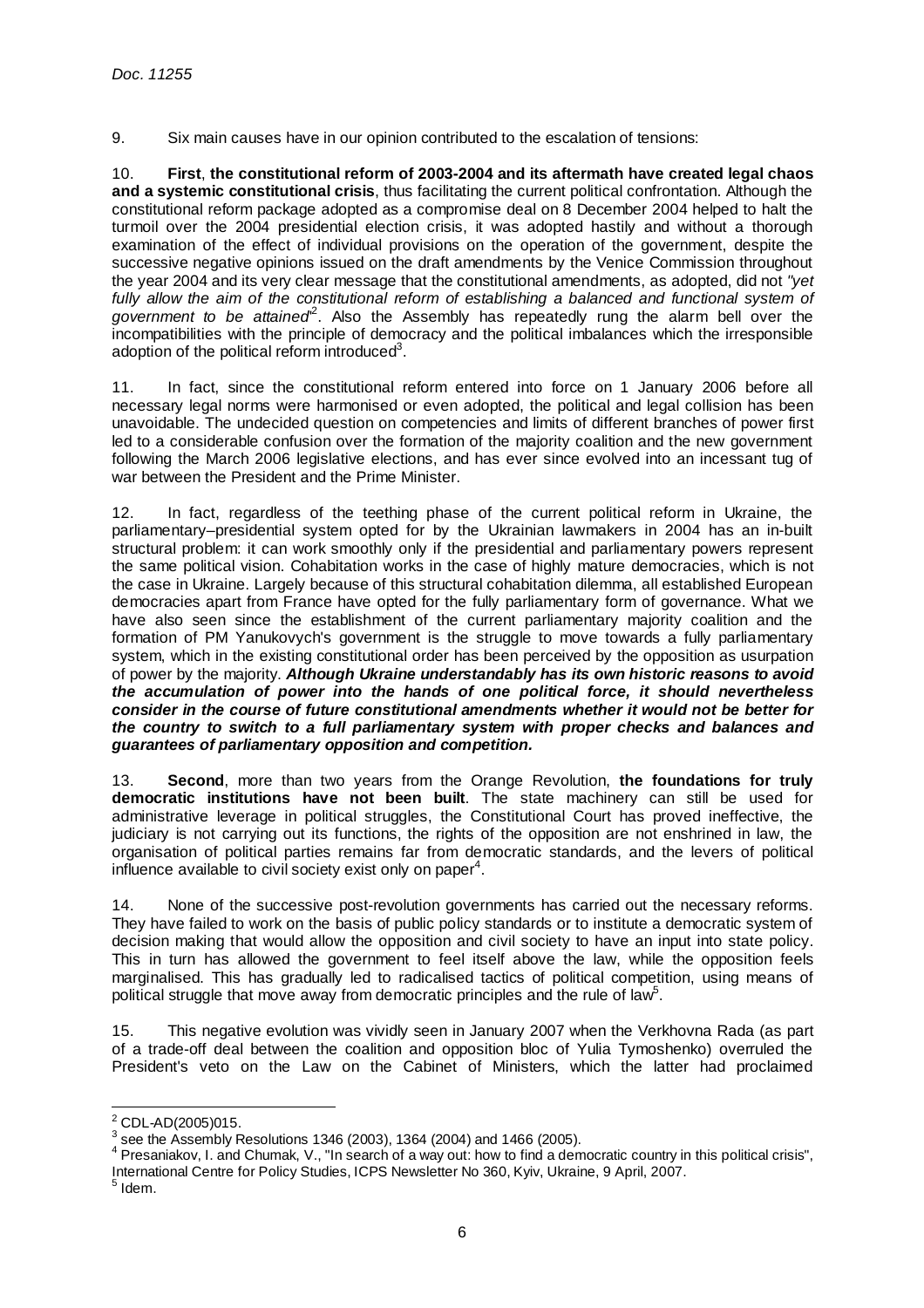unconstitutional. On the other hand, President Yushchenko refuses to reinstate one of the oblast governors despite a ruling from the Supreme Court that requires it.

16. **Third, the popular expectations of the Orange Revolution have remained largely unattained**. The Presidential elections in December 2004 brought about some basic democratic changes such as freedom of assembly, freedom of expression and of media, freedom of political competition and a vibrant civil society. This led to legislative elections in March 2006 that were globally considered free and transparent. However, the President and the new successive governments have failed to deliver on their promises to introduce clean, honest and competent governance and to promote the rule of law and transparency at all levels. Nor have the President or the "orange forces" lived up to their promises to bring to justice the perpetrators and masterminds of the election frauds in 2004 (although the Supreme Court ruled on 3 December 2004 that those involved in mass fraud should be criminally charged) or to advance the investigation of largely symbolic cases such as that of the Gongadze murder or of the President's poisoning in September 2004.

17. Rather the reverse, even though the "orange forces" together won some 45% of the votes at the March 2006 elections compared to the 32% obtained by the Party of Regions, they failed to form a functional second Orange coalition. After protracted negotiations, the coalition-making process finally resulted in July-August 2006 in the nomination by the President of his arch-rival Viktor Yanukovych from the Party of Regions as the Prime Minister. This came as a shock to many who found it hard to understand that the loser of the 2004 presidential elections and man who embodied for many what the Orange Revolution had fought against had been selected to head the government with powers that exceeded those of the President according to the constitutional amendments that entered into force in January 2006.

18. The unwillingness of the Party of Regions to accept responsibility for election fraud of 2004, coupled with President Yushchenko's lack of political will to prosecute, has raised scepticism in large parts of society. Also, the coalition and the government have reinstated many of the officials of the Kuchma era. For example, the Head of the Central Election Committee who had been perceived as responsible for the massive frauds in 2004 now chairs the Verkhovna Rada Committee on Justice. Furthermore on the day of the official publication of the Presidential Decree, the Verkhovna Rada voted to reinstate the 2004 Central Election Commission. This has fuelled popular fears that the undemocratic practices of the pre-2004 era could return.

19. The latter have been further nourished by many complaints by the civil society we have received during our recent visits about non-transparent government actions, restrictions on media and increasing reported cases of violence and harassment against journalists, the cancellation of the popular "Toloka" television programme, the recent police raids of former Interior Minister Lutsenko's apartment, etc. Those tendencies plus the alleged illegal methods used in "buying" large numbers of opposition MPs and the lack of progress in adopting badly needed reforms contributed to the gathering of over 100,000 peaceful demonstrators of the opposition in Kiyv's central square on 31 March demanding new elections, an event that appears to have turned the tide and pushed the hesitant President to sign the Decree.

20. **Fourth**, **the status of the constitutional reform still remains questionable linked as it is to the political dependence and paralysis of constitutional justice**. The limits and irreversibility of the reform have been a constant source of conflict and confusion from day one of the adoption of the "package deal" of 8 December 2004. From the very beginning, the central issue at stake of the political reform has not been the "balance of power" but the struggle for the "control of power". Besides, it is common knowledge that the procedure of constitutional amendments since 2003 has been marred by gross violations of the constitutional procedure, which makes it vulnerable to criticism. Nor has its incomplete nature and questionable constitutionality added to the respect and easy acceptance of the reform by different political forces. In fact, as we remarked already in our observations a year ago, the constitution has been virtually used as a football that has been kicked from one political group to another.

21. The Assembly's Resolution 1466 (2005) underlined that the constitutional changes were adopted without prior consultation with the Constitutional Court, as envisaged by Article 159 of the Ukrainian Constitution and interpreted in the Constitutional Court of Ukraine decision of 1998, and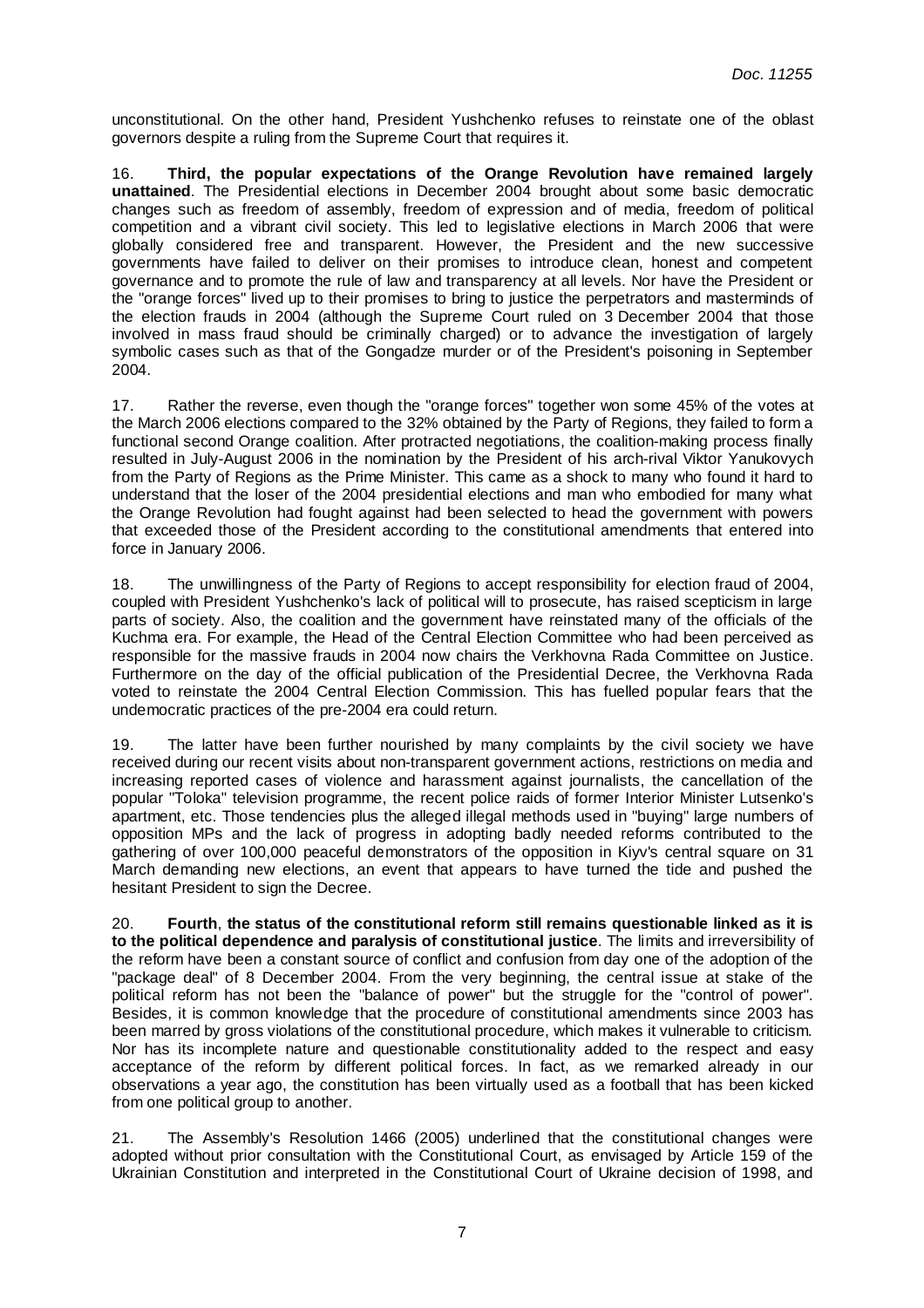urged the Ukrainian authorities "to address these issues as soon as possible in order to secure the legitimacy of the constitutional amendments and their compliance with European standards".

22. However, to this day, despite the numerous political declarations by President Yushchenko and Yulia Tymoshenko, the entire package has never been submitted to the Constitutional Court for consideration, although the Court was able to render a decision on this aspect of the political reform until 5 October 2005.

23. Since the latter date, the Verkhovna Rada has directly interfered in the functioning of the Court, first by deliberately refusing to renew the composition of the Constitutional Court for nearly nine months (by holding up the swearing in of the nominees appointed by the President and the Congress of Judges and to vote on its own quota of appointments) and then by passing a bill prohibiting the Constitutional Court from deciding on the amendments of the Constitution passed as part of the political reform. President Yushchenko, for some reason or another, signed the bill into law on the same day. The law is unquestionably unconstitutional itself.

24. **Prohibiting the Constitutional Court from considering the constitutionality of the political reform is clearly unlawful and, to our utmost disappointment, not a single political force has held up the rule of law and the principle of separation of powers in this process**. As pointed out by Judge Bohdan A. Futey, "it is inconceivable that reforms of such magnitude would be 'immune' from constitutional scrutiny"<sup>6</sup> .

25. The other side of the coin is the weakness written into the very function of the Constitutional Court itself whereby the Constitutional Court cannot act ex officio but only upon appeals lodged. In addition, ever since the Court became operational in August 2006, it has chosen not to deliver a single judgment despite the fact that since the new government was installed, a real "legal fight" between the Cabinet of Ministers and the President has commenced in which the Court was expected to be the ultimate authority for numerous constitutional law disputes between the different authorities.

26. As of 6 April 2007 the Constitutional Court had received 72 constitutional appeals from various subjects, including 12 from the President, 4 from the Cabinet of Ministers and 33 from MPs. The Court has been used by the rivalling parties as the last resort in the legal and often political arguments. This has put the Court under political pressure even before the Presidential Decree on the dissolution of the parliament was approved.

#### 27. **However, in a society that claims to be democratic, the justice system should be able to resist political interests. It is not acceptable that the country's constitutional justice continues to be paralysed for more than 18 months!**

28. **Fifth**, **the failure of Ukraine to "integrate into itself".** Six months ago, during our visit to Kyiv in October 2006, we observed as a positive development that the collapse of the experiment in unity between the Orange-Blue rivals of 2004 seemed to be producing a new and more complex alignment in Ukrainian politics, with new lines of cleavage emerging between the more democratically oriented self-interested proponents of the European future for Ukraine and the eastern Ukrainian "paternalists" propagating a multi-vector approach. Instead of the Orange-Blue division that has always over-emphasized the geographical East-West division and the split in Ukrainian identity, the new political landscape seemed to find its roots and resources in the same turf, i.e. in big business in the Donetsk region. **We are convinced that for the internal peace and stability in Ukraine, the diminution of the regional divide and the reconstitution of today's political blocs are absolutely vital.** For this reason, we were ready to accept the turbulent short-term effects of the internal splitting up of the political forces if that was for the benefit of breaking the mould of two-polar system of Ukrainian politics today and if it contributed to a more constructive basis for political decision-making.

29. However, facing the reality of being practically stripped of his veto power (after the "joint" overriding of his veto right by the Verkhovna Rada on the adoption of the Law of the Cabinet of Ministers in January) and under the threat of defection of many opposition MPs which could have sooner or later resulted in the governing coalition obtaining the constitutional majority to proceed with

 6 quoted in "The Constitutional Crisis in Ukraine: Legal and Political Ramifications in a Comparative Context", by Judge Bohdan A. Futey, George Washington University, Washington, D.C., 11.04.2007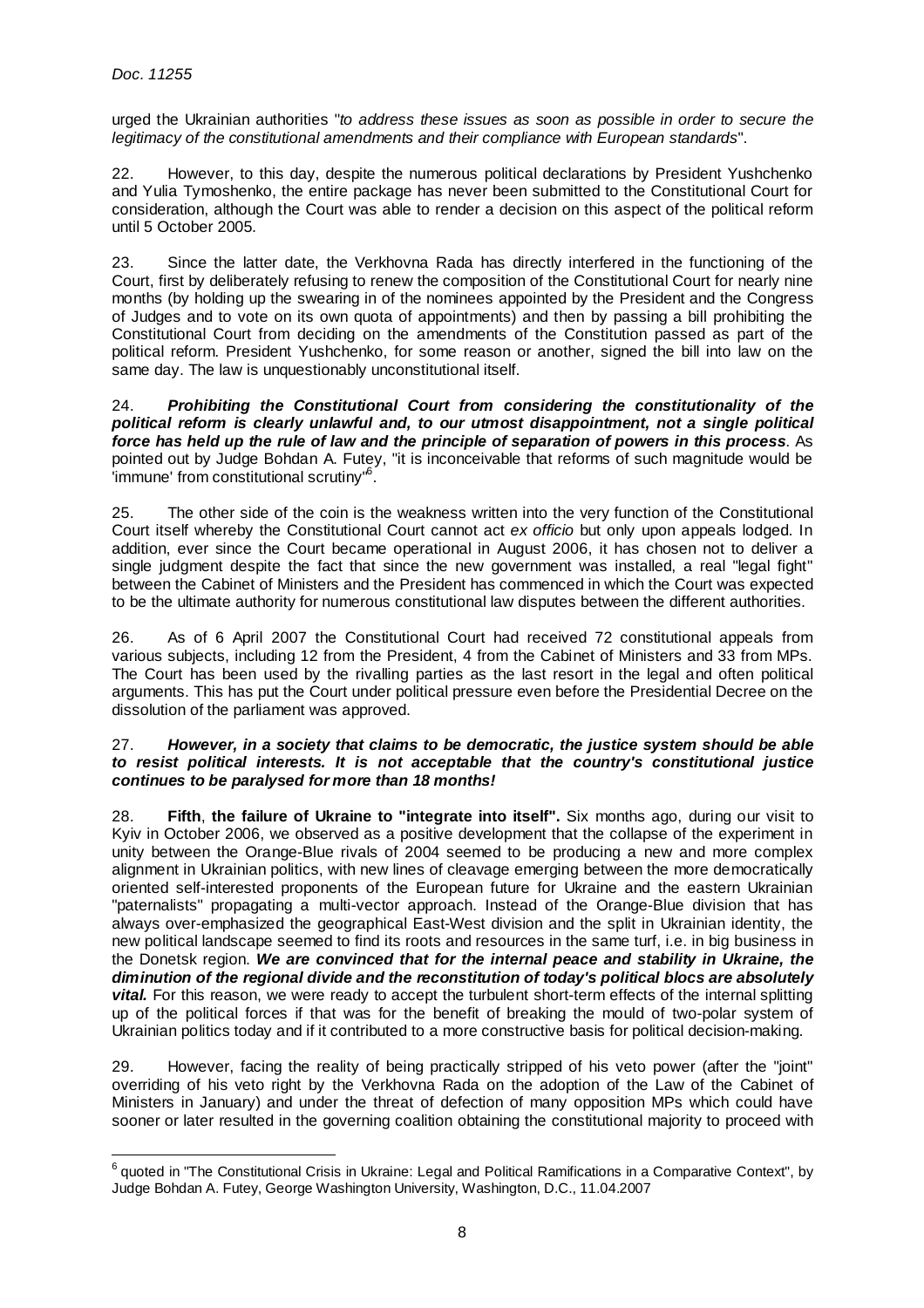his impeachment or constitutional changes, President Yushenko and his Our Ukraine Bloc decided to renew the "orange" alliance with Yulia Tymoshenko's Bloc. The first point of this agreement became the clause long propagated by Yulia Tymoshenko – i.e. early dismissal of the parliament and organisation of early elections.

30. In Ukraine's unpredictable political system without fixed rules, moral umpires or political traditions, where agreements between political forces are signed only to be broken on the following day, coupled with the lack of strategy and transparency, disinterest in reforms and weak political party programmes, it is not evident how lasting the Our Ukraine – ByuT marriage will be. However, **the immediate effect has been a new polarisation of the society and weaker national unity, which will affect the possibility of reaching consensus or compromise to get out of the current political deadlock.** 

31. **Sixth**, **the lack of democratic traditions and understanding of parliamentary pluralism** are probably the overarching grounds of all the above reasons that have lead to the political impasse of today. 15 years following the demise of the Soviet Union, it is difficult to bring the leading Ukrainian politicians into a situation where they obey the rules of the game. Rather than playing **on the basis of**  the rules, they prefer playing **with** the rules. It is also linked to the mentality of the elites and the broader population, which favour leaders and not law. Following the Orange Revolution, Ukraine tried to move away from a powerful executive and to build a true parliamentary system. However, it has so far failed to understand that in a parliamentary democracy decision-making and policy-setting are based on parliamentary leadership and not on the leadership of one single person. Unfortunately, especially when faced with difficulties, the Ukrainian leaders have chosen to fall back on what they know best – attempting to rule with a strong hand and through authoritarian means, using and abusing Ukraine's democratic institutions and laws in order to promote their own political ends.

32. The effect of short-sighted political goals of individual politicians is also felt behind the current crisis. PM Yanukovych signed the Universal in August 2006 only to come to power and then use it to usurp the President's power, and has resorted to non-constitutional means in underhanded efforts to recruit deputies away from the opposition factions. Yulia Tymoshenko joined the coalition forces in overriding the President's veto on the controversial Law on the Cabinet of Ministers that diminished Presidential powers, which makes her accusations of Prime Minister's power usurpation less than plausible. Mrs Tymoshenko and more recently President Yushchenko have been promoting the imperative mandate not only for the deputies of the Verkhovna Rada but also for those of local councils knowing full well that this is an ineffective and undemocratic mechanism of forced loyalty and that the Venice Commission has recommended to abrogate the constitutional provisions pertaining to the imperative mandate in 2004. We very much regret that the law on the imperative mandate for deputies of local representative bodies was adopted in January 2007 by the Verkhovna Rada and promulgated immediately by the President. We equally disapprove the proposals to adopt the law on the imperative mandate also for members of the national parliament. **We are convinced that strong ideology, committed party members and scrupulous screening of candidates' lists are more effective means for encouraging party and faction discipline**.

33. **By way of conclusion, in order to define the nature of today's crisis, we believe that it is a political rather than legal crisis, but it is a crisis that is accompanied by a systemic constitutional crisis and an institutional paralysis. All these elements must be taken into account when looking for an appropriate solution that would enable the country to come out of the deadlock without further damaging the fragile democracy and rule of law in Ukraine**.

### **3. President Yushchenko's decree of 2 April 2007**

# **3.1. Legal arguments**

34. President Yushchenko's decree gives three main reasons for the dissolution of the Verkhovna Rada: illegal formation of party factions, ineffectiveness of the parliament and adoption of nonconstitutional legislation by the parliament. As to its legal basis, the Decree refers, in particular, to Article 83 of the Constitution of Ukraine which defines the procedure for formation of a coalition of deputy factions and to Article 102 which obliges the President to guarantee state sovereignty and territorial indivisibility of Ukraine, the observance of the Constitution of Ukraine and human rights and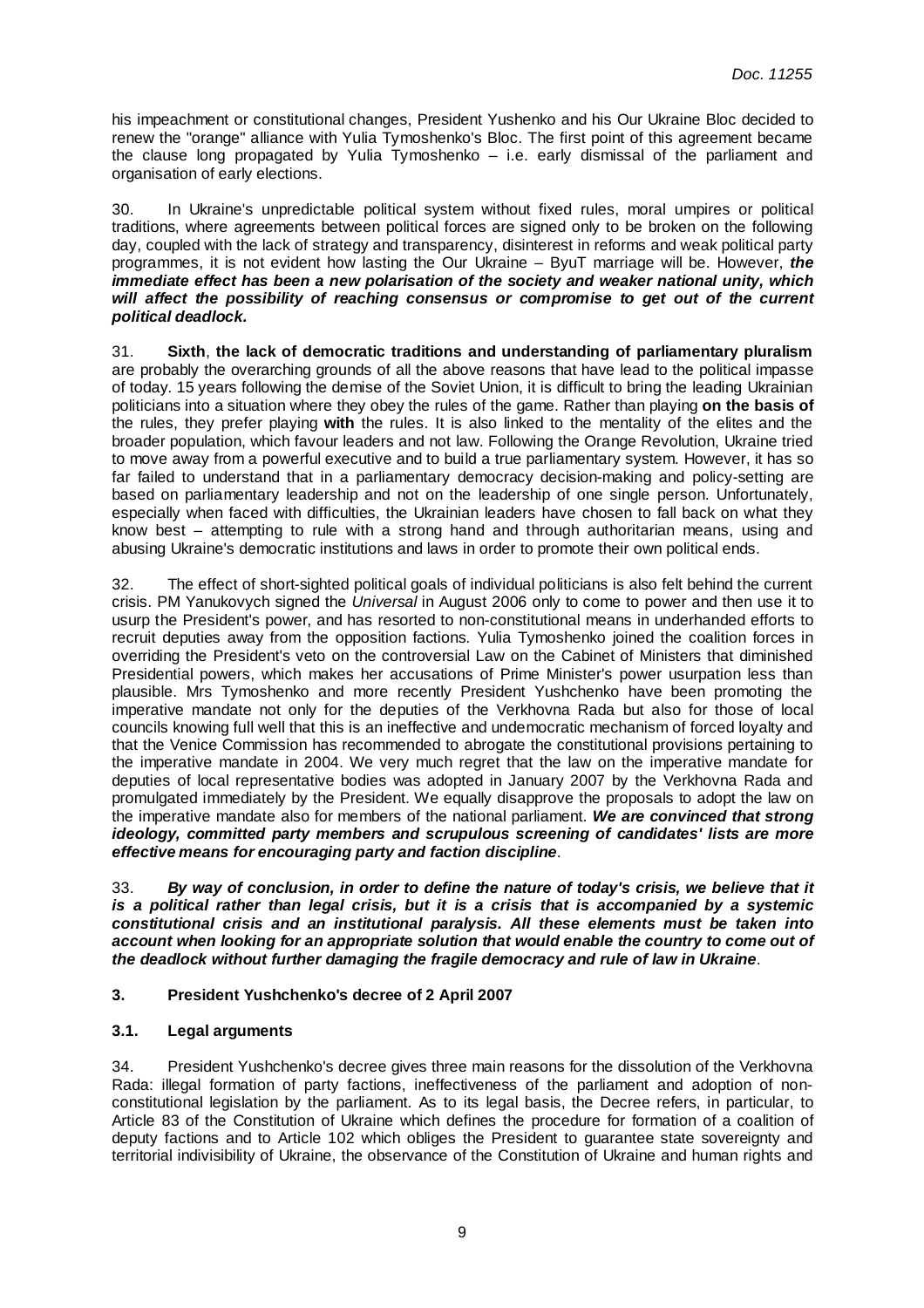freedoms. The decree also calls for extraordinary elections of the Verkhovna Rada to be held on 27 May 2007.

35. The reasoning of the Decree is based on the logic of the Constitution, as amended in 2004, according to which, after fully proportional parliamentary elections, the political parties or their blocs create factions who in turn form a majority coalition which proposes a candidate for the Office of Prime Minister to the President (Article 83 of the Constitution). After the March 2006 parliamentary elections, the 'Anti-Crisis Coalition' (comprising 238 MPs out of 450) was formed comprising the Party of Regions, the Socialist Party and the Communist Party.

36. However, at the time when the Coalition was established it included several MPs who belonged to the new opposition factions. Later on there were several other defections of individual MPs who joined the coalition. According to the Decree, "to replace isolated instances of inclusion of some people's deputies into the composition of the deputy factions' coalition, which had taken place during the formation of the Anti-crisis Coalition in July 2006, a new practice of massive enlargement of the coalition on the basis of individual or group membership has appeared. Such practice is a flagrant violation of Article 83 of the Constitution of Ukraine which provides for formation of the deputy factions' coalition in the Verkhovna Rada of Ukraine, upon results of elections and on the basis of agreed political positions, exclusively by deputy factions."

37. The Decree goes on, "the violation of the constitutional provisions concerning the formation of the deputy factions' coalition in the Verkhovna Rada of Ukraine distorts results of people's expression of will, carried out in accordance with Article 69 of the Constitution of Ukraine through parliamentary elections in March 2006, is a negation of constitutional election rights of citizens of Ukraine, results in the neglect of the constitutional principle of people's sovereignty, provided for in Article 5  $\S$  2 and 3 of the Basic Law of Ukraine. Such developments are a real pre-condition for usurpation of power in Ukraine which is prohibited by Article 5 § 4 of the Constitution of Ukraine. This also threatens national security, causes destabilisation of the political situation in the state, and creates potential risk to the state sovereignty."

38. Finally, as provided for in the introductory part of the Decree, Article 102 § 2 of the Constitution of Ukraine, whereby the President of Ukraine is the guarantor of state sovereignty and territorial indivisibility of Ukraine, the observance of the Constitution of Ukraine and human and citizens' rights and freedoms, obliges him to take action "to halt violations of the Constitution of Ukraine, of citizens' rights, to prevent threats to the state sovereignty and territorial integrity of the state. This, in particular, entails an obligation to effect early termination of powers of the parliament in the case of violation."

39. Proponents of the Decree refer to the systematic interpretation of the Constitution and focus on Article 102 of the Constitution which establishes the President as the guarantor of the constitutional order whose duty is to take active measures when human rights and Constitution are under threat. Such interpretation raises the question, however, whether the letter of the Constitution can be neglected when a need arises to protect some other fundamental provision of the Constitution, in particular Article 90.

40. The Decree makes no references to Article 90 of the Constitution which contains a list of three grounds for early termination of powers of the Verkhovna Rada by the President<sup>7</sup> – none of which could be applicable in the present case. This fact, together with Article 106 § 1 (8) of the Constitution which provides for the power of the President to terminate powers of the Rada "in the cases envisaged by this Constitution", are the main grounds for public statements about the unconstitutionality of the Decree.

TACCORDING THE TREST CONDITIONS TO THE VERTITY OF THE VERTIONS THE VERTIONS THE VERTIONS THE VERTIONS THE VERTIONS T<br>TACCORding to Article 90 paragraph 2, the President of Ukraine may terminate the authority of the Verkhov Rada of Ukraine prior to the expiration of term, if:

<sup>1.</sup> there is a failure to form within one month a coalition of parliamentary factions in the Verkhovna Rada of Ukraine as provided for in Article 83 of this constitution;

<sup>2.</sup> there is a failure, within sixty days following the resignation of the Cabinet of Ministers of Ukraine, to form the personal composition of the Cabinet of Ministers of Ukraine;

<sup>3.</sup> the Verkhovna Rada of Ukraine fails, within thirty days of a single regular session, to commence its plenary meetings.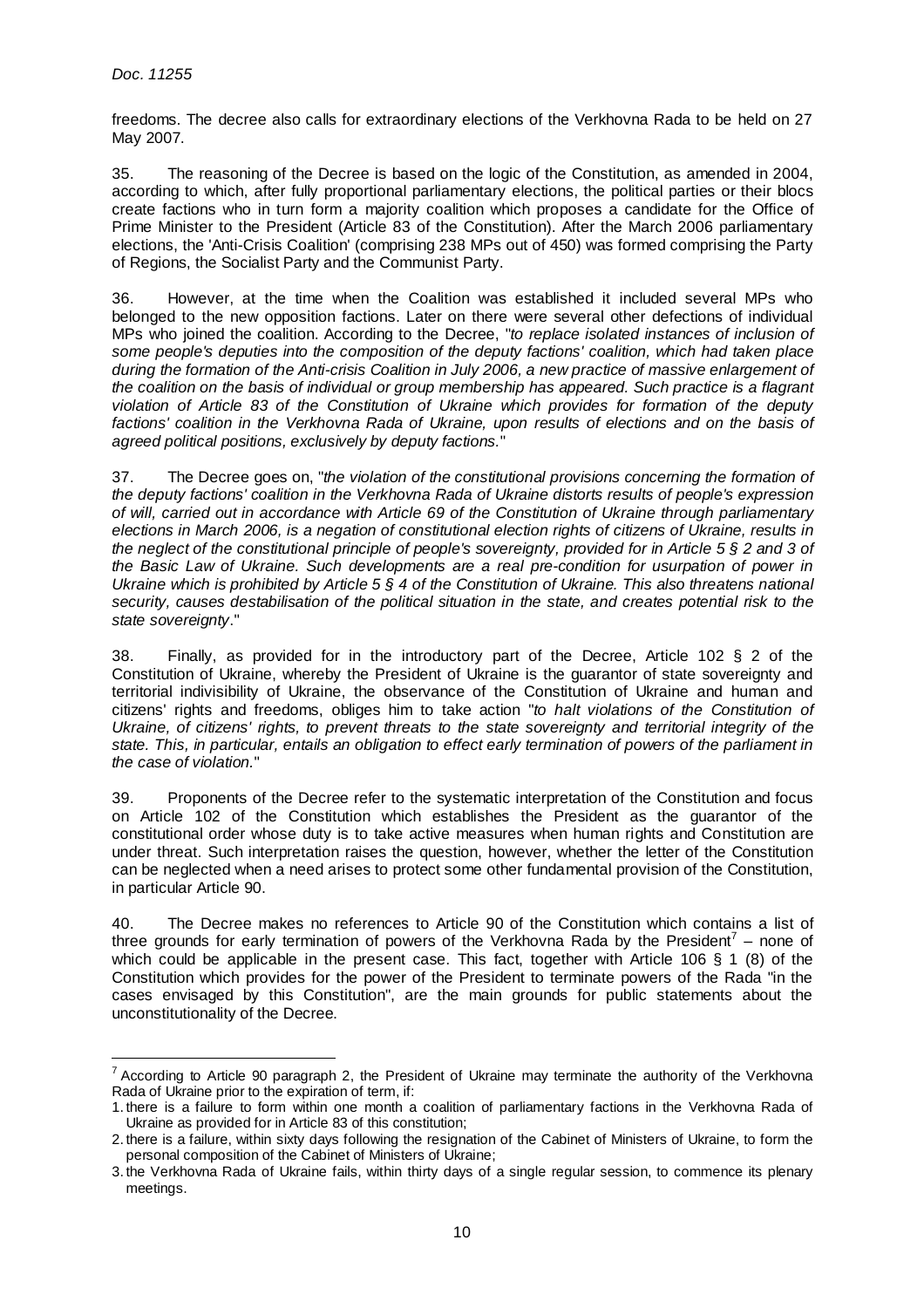41. The Decree was not recognised by the coalition partners of the Verkhovna Rada of Ukraine or the Cabinet of Ministers of Ukraine, who claimed it unconstitutional. On 3 April, 53 MPs submitted an appeal to the Constitutional Court of Ukraine seeking abrogation of the Decree as contradicting Articles 90 and 106 § 1 (8) of the Constitution. Apart from that, the expert conclusions of the Institute of Legislation of the Verkhovna Rada of Ukraine of 3 April 2007 (No 22/214-1-19) which may be regarded as corresponding to the position of the majority in the Verkhovna Rada, contest the interpretation of Article 83 § 6 in the Decree according to which a coalition is formed according to the election results and "exclusively" by deputy factions. It refers to the wording of this paragraph containing only the requirement that the Coalition be "composed of the majority of the People's Deputies of Ukraine from the constitutional composition of the Verkhovna Rada of Ukraine". It also refers to § 9 of the same Article 83 stipulating that "creation, arrangement of work and termination of the activities of the Coalition of Deputy Factions in the Verkhovna Rada of Ukraine are governed by the Constitution of Ukraine and Rules of Procedure of the Verknovna Rada of Ukraine. According to Clause four of Article 61 of the rules of Procedure of the Verkhovna Rada of Ukraine (that was effective at the time of the Decree's issuance) the coalition of Deputy Factions could include both Deputy Factions and independent deputies". It further underlines that changing the numerical composition of the Coalition after it has been formed including through the accession of independent People's Deputies of Ukraine does not mean changing the format of the Coalition.

42. The above expert opinion also considers Article 2 of the Decree which suggests to the People's Deputies to continue delivering their "authorities that are not directly connected with the powers of the Verkhovna Rada of Ukraine" as violating Article 19 § 2 and Article 76 § 4 on the grounds that a) the authorities of the deputies are determined by the Constitution and Laws of Ukraine and not by decrees of the President of Ukraine, b) the Constitution does not empower the Head of State to interfere with delivering authorities of the MPs and c) that the term "authorities that are not directly connected with the powers of the Verkhovna Rada of Ukraine" are not defined in the Constitution.

43. The opinion further finds that Article 4 of the Decree, ordering the Cabinet of Ministers of Ukraine to finance the extraordinary elections to the Verkhovna Rada of Ukraine, violates Articles 19 § 2, 85 § 1 (4) and 95 § 2 of the Constitution. It argues that the President is not authorised to give instructions to the Government to ensure the financing of the extraordinary elections as the said financing may only be applied by making changes to the Law on the State Budget of Ukraine by the Verkhovna Rada.

44. Similar arguments have also been brought forward in the legal expertise of the Decree drafted by the Minister of Justice Mr Lavrynovych upon the request by the Cabinet of Ministers.

45. In general, from the first minutes of the President issuing his Decree, a plethora of opinions have been published in the media taking sides on the constitutionality and consequences of President's decision. **We wish to underline that as the case is sub iudice in the Constitutional Court of Ukraine, the latter is the sole authority to rule over the constitutionality of the Presidential Decree. As co-rapporteurs, we therefore refrain from any position that could be perceived as interfering in the judicial process.** 

46. For the same reason, the President of the Venice Commission who has been called upon by the Speaker of the Verkhovna Rada and Minister of Justice on 9 April to give an opinion on the constitutionality of the Decree, has declined to give an opinion on the same grounds that the Venice Commission cannot act in a manner which would undermine the authority of the Constitutional Court. Nevertheless, the letter mentions that "If Ukraine were to embark on a joint effort to reform the Constitution and relevant legislation as part of a political agreement to overcome the present crisis, our Commission would be pleased and honoured to provide assistance".

47. It is also noteworthy to recall that already back in June 2005<sup>8</sup> the Venice Commission adopted a clear position on Article 83 § 6 of the Ukrainian Constitution on the formation of coalition, which is the strongest legal argument of the Presidential Decree in question. It notes that "It may be questioned whether such a formalised procedure for forming a parliamentary majority would contribute to enhancing political stability in Ukraine. Furthermore, it could hardly be seen compatible

 $\overline{a}$ 8 CDL-AD(2005)015.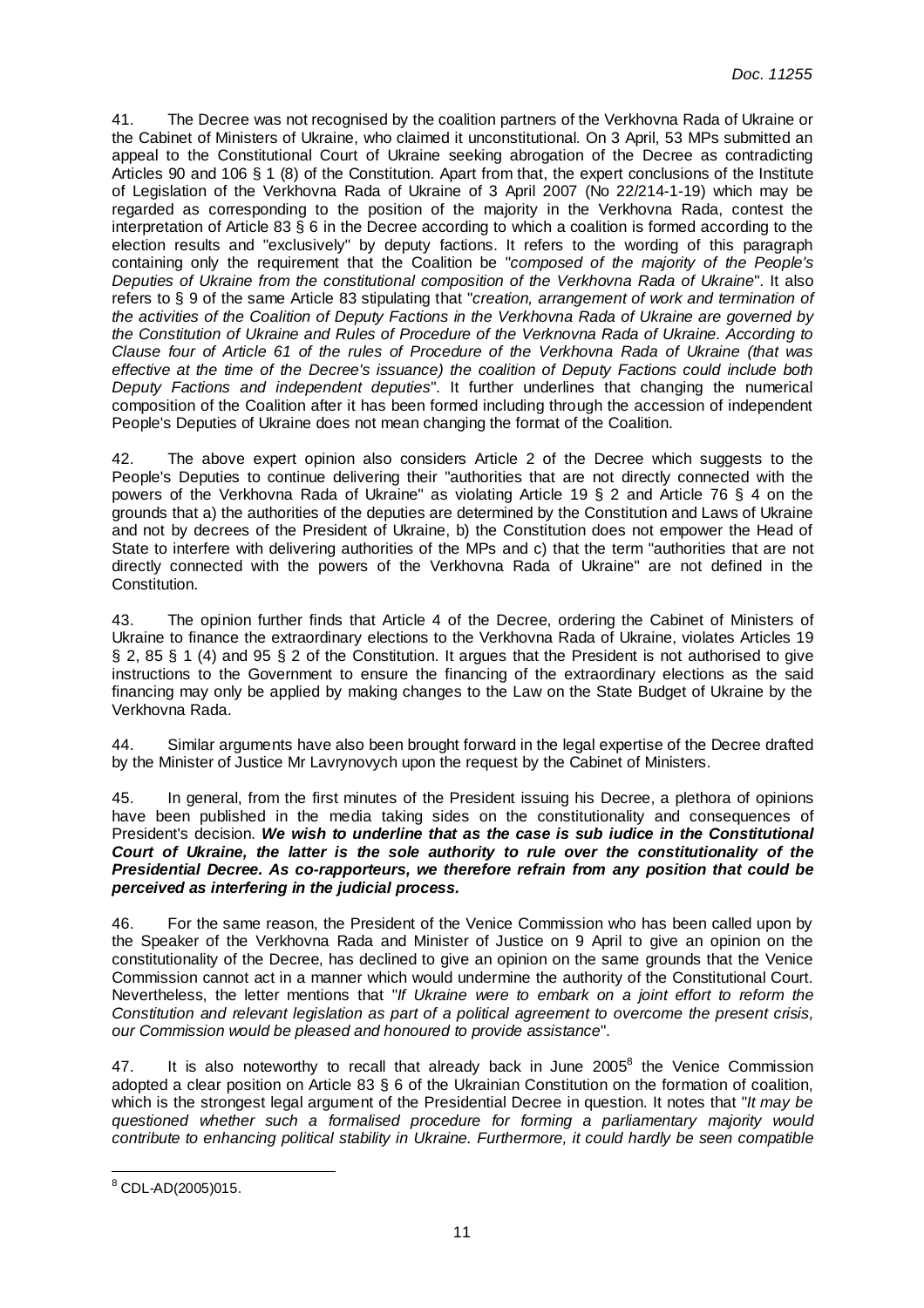with the freedom of the choice and decision guaranteed to political parties by the Constitution, in conformity with European standards in this field. Generally speaking, alliances between political parties depend on the free choice of the parties concerned, and will last as long as the governing bodies of the parties find it convenient to stick to the negotiated agreements." (paragraph 16) It continues, "The aim of ensuring political stability in Ukraine could also be attained without infringing the principles of the independent mandate of the deputies and the free choice of the political parties" (paragraph 17), and concludes, "In the light of these considerations and bearing in mind the new electoral system based on proportional representation /.../ which will further favour a stronger link between the parties and the elected deputies, the Commission considers the requirement to form a parliamentary coalition to be excessive and would strongly favour its removal from the Constitution".

48. We hope that this advice of the Venice Commission will be followed in the process of future constitutional reform as indeed the application of the reform undertaken in 2004 has not contributed to the enhancing of political stability in Ukraine.

49. The principle of rule of law requires that there should be legal certainty and therefore the Presidential Decree should be deemed valid until otherwise declared by the relevant authority – the Constitutional Court of Ukraine. **As long as the Constitutional Court has not imposed a suspension of the application of the Decree nor ruled it unconstitutional, the Decree is legally valid.**

### **3.2. Legitimacy of the Verkhovna Rada after the Presidential Decree**

50. Even if agreed that the Decree remains formally valid until overturned, there is lack of clarity as to the functioning of the parliament in between the decision on the dissolution and the convening of a new parliament. Some claim there should be no disruption in the functioning of the legislative body and make inferences from constitutional provisions on the Cabinet of Ministers which, according to Article 115 § 4 of the Constitution, is supposed to continue to exercise its powers until the new Cabinet is appointed. They make references to Articles 81 § 3 and 90 § 1; which provide that powers of the people's deputy, in case of early termination of powers of the Rada, terminate on the day of opening of the first meeting of the Rada of the new convocation. Another argument is that the Constitution contains several provisions on decision making in crucial matters where the parliament's involvement is necessary  $-$  e.g. approval of the presidential decree on introduction of the state of emergency, execution of certain presidential powers by the speaker of the parliament in case of early termination of the President's authority etc.

51. However, others claim that despite Article 90 § 1 providing that the powers of the Verkhovna Rada terminate on the day of the opening session of the new parliament, these provisions refer to the termination of power in case of ordinary elections after the parliament has served its full term of office. The case of early termination is dealt with in paragraph 2 of the said Article. Under this interpretation, the impossibility for the parliament's participation in some procedures (declaration of emergency situation, execution of presidential powers, etc.) can be viewed as a defect of the Constitution.

52. The President's Decree indicates quite clearly that he expects the deputies of the Verkhovna Rada to stop executing their legislative powers; he has therefore adopted the approach neither to sign nor to veto laws adopted by the Rada after the Decree was issued. At the same time the Government continues to implement decisions of the parliament. In the current political deadlock, the President has no power to coerce the coalition to comply with his Decree. Such annihilation of the institution of presidency in Ukraine and practice of legal nihilism by the government and lawmakers is unacceptable.

## **3.3. Dysfunctional Constitutional Court**

53. One of the disastrous developments for the fragile legal system of Ukraine is the continuous dysfunction of the constitutional jurisdiction – the Constitutional Court of Ukraine.

54. On 27 March President Yushchenko met judges of the Court to explain his views on the current political events in the country and the role of the Court in settling major disputes. In particular, he drew the attention of the judges to the issues of interpretation of the constitutional provisions on the imperative mandate, the constitutionality of the Law on the Cabinet of Ministers and the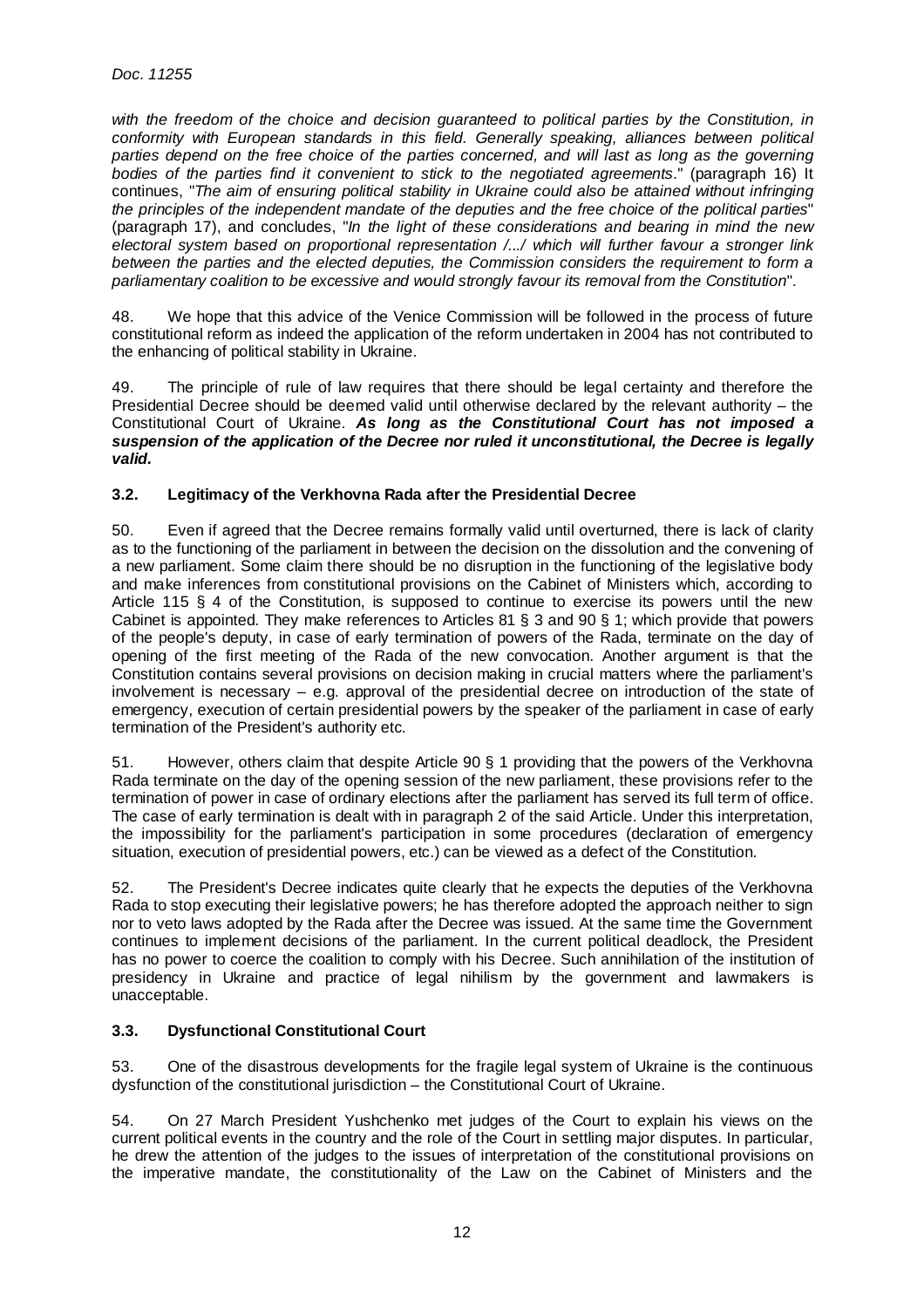"legitimacy of the Government". The President stated that "he believes its [Court's] rulings will help to end arbitrary interpretations of the constitution and political attempts to use the supreme law to benefit this or that group or party."<sup>9</sup>

55. Representatives of the Government and the coalition, although not meeting publicly with judges of the Court, also gave detailed account of the closed deliberations within the Court.

56. However, the situation has exacerbated even further once 53 MPs referred the matter of the constitutionality of the Presidential Decree to the Court. Most of the media and political attention is now focused on the latter. Apparent hope of the presidential allies that the Court would further pursue its abstinence policy (avoiding adoption of any judgments) has failed when the Court announced its decision to give priority to the matter of the Decree and scheduled its consideration on 10 April (then postponed until 17 April). This was followed by the statements of representatives of the opposition that the Court could not deliver a fair judgement in such short terms and that thus it would be politically biased. This and other statements have further undermined the credibility of the Court.

57. Under the pressure the President of the Constitutional Court has reportedly filed his resignation from the post of the president but it was not accepted by the majority of the Court. Information about his resignation was announced by the Prime Minister Yanukovych even before the resignation letter was formally filed with the Court.

58. On 10 April five judges of the Court announced their refusal to participate in the review of the Presidential Decree due to the pressure by political forces and requested state protection. This statement was criticised as politicised itself since no direct accusations were made either to the press or to the law enforcement agencies.

59. **Pressure in any form on the judges is intolerable and should be properly investigated and criminally prosecuted. On the other hand, the Constitutional Court is deadlocked and unwilling to act to resolve the mounting dispute. By their unreasoned postponement of the plenary session from 11 to 17 April, the Constitutional Court has officially refused to act as the final arbiter in the current crisis**.

# **3.4. Paralysis of the Central Election Committee**

60. The Central Election Committee (CEC) is another body that has refused to go along with the Presidential Decree. Between 3 and 6 April, four members of the Commission (representing Communist and Socialist parties) fell suddenly ill and took sick leave for an unidentified period. Their absence contributes to the absence of quorum in the Central Election Commission, which can be provided by 10 members out of 13. It is evident that the coalition supporters who are on sick-lists will not come back to work before the Constitutional Court verdict.

61. At the time of writing, altogether eight members of the CEC have refused to make preparations for the early parliamentary elections. Two keep neutrality and only three members are ready to make arrangements for early elections, including the CEC Chairman Mr Davydovych.

62. On 11 April the CEC published an open address to the Constitutional Court, the President and the Rada, signed by Deputy Chairman Mrs Stavniychuk and Commission's Secretary Mr Dubovyk. The CEC stated that there were a number of legal problems related to the extraordinary elections not solved by the election law; that the territorial election commissions were not set up in time, i.e. by 6 April (Our Ukraine and Yulia Tymoshenko's blocs who submitted their candidates to the commissions missed the deadline as well); that as of 11 April no funds were allocated to the CEC to organise elections; that the procedure for compiling voter lists did not correspond with the terms and procedure for extraordinary elections as provided in Article 102 of the Parliamentary Elections Law. At the same time, the CEC declared that it was ready to organise the election process provided all power institutions assist the Commission in this endeavour.

63. "In the conditions of social confrontation, imperfect and controversial legislation and other legal acts it can be predicted that any acts, decisions of the CEC to organise and conduct elections

 $\overline{a}$ <sup>9</sup> http://www.president.gov.ua/en/news/data/1\_14530.html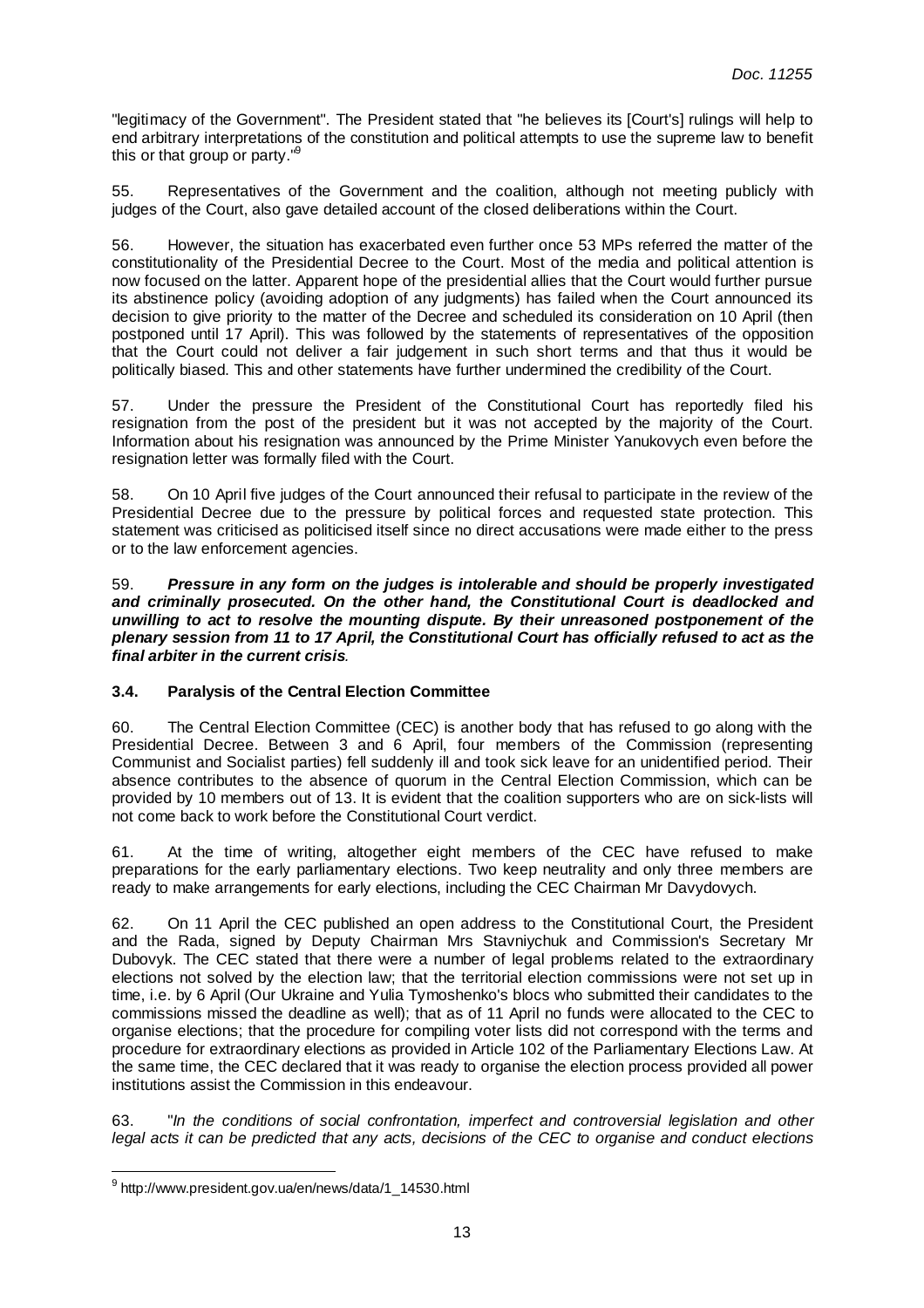will be subjected to doubts, appeals, which - with strict time limits and lack of proper legislative regulation of the election procedures - will practically make it impossible for CEC to ensure enforcement of the Constitution, law of Ukraine and other legal acts, including the said Decree of the President', the letter states. "We believe that the extraordinary elections is a democratic and legitimate way of solving political and legal problems, when such elections are conducted in accordance with active election legislation of Ukraine"

64. To this end, the CEC requested the Constitutional Court to consider the submission concerning extraordinary elections as soon as possible.

#### **3.5. Pressure on courts**

65. Another major sign of the erosion of democratic institutions is the fact that courts of all levels are used by politicians and highest authorities as an instrument in political games.

66. Various general jurisdiction local courts have been used in the legal "war" by both sides which culminated on 4 April in the physical seizure, with involvement of MPs, of the Pechersk district court in Kyiv (the court deciding all disputes among central authorities located under its territorial jurisdiction) by one of the court's judges who claimed his right to be chairman of the court.

67. Several local courts have made decisions to suspend the Presidential Decree only to then withdraw them, allegedly under pressure from the presidential secretariat<sup>10</sup>. On 11 April, the President suspended his 2005 decree on the appointment to the post of Deputy President of the City Court of one of the judges who delivered a judgment against the Presidential Decree of 2 April.

#### 68. **This is a worrying tendency of legal nihilism that should not be tolerated. It is as clear as day that in a state governed by the rule of law judicial mistakes should be corrected through appeal procedures and not through threats or disciplinary sanctions.**

#### **4. Possible ways out**

69. The continuing flagrant neglect of the principle of rule of law, manipulation of courts and political pressure on the Constitutional Court and other independent institutions render the further development of events surrounding the current crisis very unpredictable.

70. The possibility of violence cannot be ruled out although it remains very unlikely. The Ukrainian people have demonstrated before that they can, through non-violent protests and non-violent means, resolve political differences in their political system. We very much hope that the country's political leaders will show their wisdom and capacity to resolve this crisis in accordance with the Ukrainian Constitution and its laws and in a peaceful manner. To this end, all parties to the political disagreements should refrain from any violent actions or provocations to violence of the other side so that democracy in Ukraine can continue to develop and the hard-fought gains of the Ukrainian people two years ago are not put aside by the political manipulations and short-term vested interests of the country's politicians.

71. It should be underlined, however, that Maidan-2007 is not Maidan-2004. Whereas the Orange Revolution was based on genuine popular support driven by people's faith in better governance and a better morrow, the current demonstrations are, most probably, artificially orchestrated on both sides. Unlike the situation in 2004, the current political crisis is a crisis of the elite only. Ukraine's population is rather disillusioned by both sides and does not take an active part in the resolution of the crisis. We do not doubt that many of the protesters – especially many senior citizens – are sincere and they stand up for their political preferences. However, we are worried by the reports that many of the people – including minors – are being brought to those meetings for absolutely different motives. Such notions as "economically-based (business-like) Maidan", "paid democracy", "street business democracy" are unacceptable in a true democratic society. It should be absolutely clear to all political forces that **involving under-aged schoolchildren in political struggle and campaigning is in** 

 $\overline{a}$  $10$  It should be recalled here that in January 2007 a judge of the Mukacheve local court, upon application of one of Our Ukraine MPs, has prohibited the Speaker of the Parliament to sign the Law on the Cabinet of Ministers of Ukraine. This judge was dismissed by the Parliament on 5 April 2007.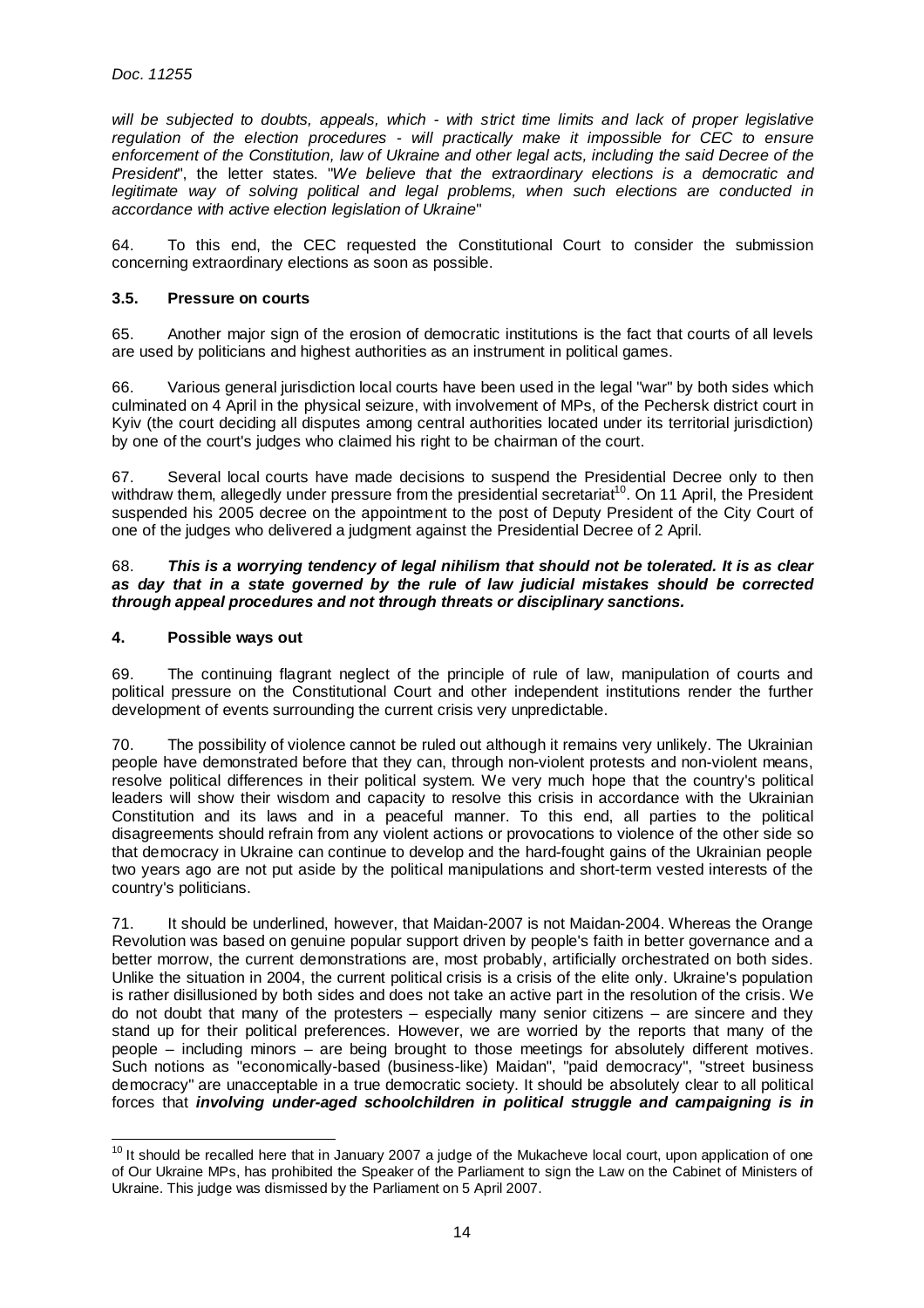**direct violation of the UN Convention on the Rights of the Child. Also, all attempts to buy political adherents, threats of reprisal or dismissal of workers/employees if they refuse to support are inadmissible in honest political competitions**.

72. Contrary to the tenor of current heated discussions about the legal quality of the President's Decree, the main question about his decision is **a political and moral one**. **It should therefore be resolved through political means, while strictly adhering to the letter of law and the constitutionality. It is also evident that there is an urgent need for the judgment of the Constitutional Court and that this possible judgment should be accepted as binding by all sides**.

73. And yet, we are aware that even if the Constitutional Court were to issue its ruling tomorrow on the constitutionality of the Presidential Decree, the implementation of the latter can not be effective and may eventually lead to further complaints. More specifically, should the Presidential Decree be proclaimed constitutional, the deadlines for organising the elections on the date foreseen by the Constitution and electoral law can not be respected. On the other hand, should the Constitutional Court overrule the Presidential Decree, it would stop its effect but would not solve the political deadlock. **It therefore appears inevitable that a political solution is needed on top of the legal one. It is obvious that for reasons of deep-rooted mistrust between the different political forces, the current parties and factions represented in the Verkhovna Rada today will find it difficult to work together effectively. Holding early elections therefore seems to be part of a possible political compromise**.

74. The use of pre-term parliamentary elections is a normal and widely-used practice in all democratic countries, provided this is stipulated in their Basic Law. However, Ukraine has had no experience of conducting early parliamentary elections as yet. Meanwhile, **major inadequacies in related legislation have been found out that would make it difficult to guarantee free and fair elections unless the legislation is amended and the date be postponed**.

75. Also, a real possibility of **fair political competition** should be guaranteed not only to the five political forces represented currently in the Verknovna Rada, but to all political groups. In this regard, the current **3% threshold** level which is in line with the best European practices **should be maintained**.

76. Furthermore, the previous elections of March 2006 revealed that the fully proportional system with closed party lists did not guarantee the election of a parliament representing the Ukrainian society in its diversity. **We therefore deem it necessary that the election system be changed, either by introducing "open" party lists whereby voters could indicate their preferences as to particular candidates included in the election lists proposed by political parties or blocs, or through returning to a mixed system whereby a certain number of mandates could be elected from single-mandate constituencies**.

77. This would require constitutional changes, but in any case, **elections alone will not resolve the key problems with democracy in Ukraine today. They will not guarantee improved checks and balances or the resolution of political conflicts. Hence the success of the future political changes will largely depend on the completion of the constitutional reform. This process should be guided by a vision of the future and be based on proper consultative process and political compromise**. It should be carried out by a mixed constitutional commission representing different political forces, national and international experts and representatives of the civil society, who would draw up the draft changes and amendments in order to eliminate or compromise on all known differences and incompatibilities and bring it in line with European standards. Consideration should also be given to whether the presidential-parliamentary system is optimal for Ukraine. **The Venice Commission should be actively involved in the process of drafting of the constitutional reform proposals**.

78. The completion of the constitutional reform process should be accompanied by the **simultaneous adoption of the constitutional framework laws that would clearly outline the functions and competences of the two respective state institutions in line with agreed principles of power-sharing.**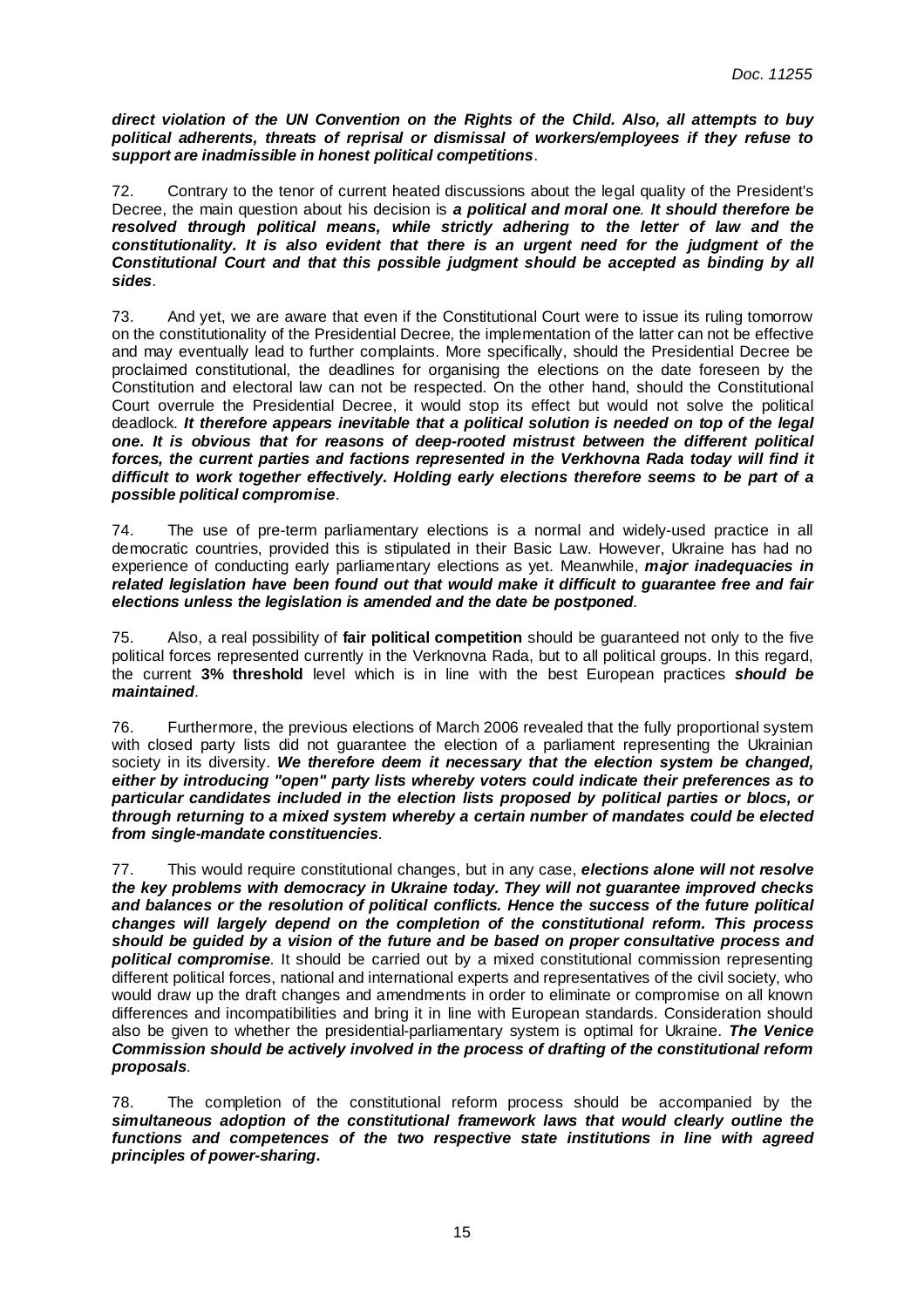79. The institutional reform process will not be able to succeed unless the status, independence and functioning of the court system is dramatically changed. We therefore urge the political forces **to carry out the reform of the judiciary on the basis of the Judicial Reform Concept adopted by the President of Ukraine in May 2006 and in line with the recent opinion of the Venice Commission.** 

80. **We also urge the Ukrainian authorities not to lose track of their other obligations and commitments to the Council of Europe while engaged in seeking political solutions**. In this perspective, we recall that the Action Plan adopted by President Yushchenko on 20 January 2006 and the long overdue commitments **to reform the local self government in line with the European Convention on Self-Government, the criminal justice system, the prokuratura and law enforcement agencies and to embark on establishing a proper system of public service broadcasting need to be carried out.**

81. Finally, we are convinced that regardless of the current impasse, the Ukrainian political forces have not exhausted all effective avenues for ending their current feuds and beginning to function within a normal well-regulated legal and moral environment. To find a balanced and sustainable democratic compromise is certainly difficult, notably in the prevailing atmosphere of mistrust. **It is therefore absolutely critical today to search for a way out of the crisis that would be acceptable to all key stakeholders in the conflict and, most importantly, to the rest of society. The solution lies in a broad, stable and conscious compromise that would focus on eliminating the real reasons for the current failures and building up common grounds for new political confidence through sound safeguard mechanisms for national unity, fair political competition and coherent and comprehensive reforms**.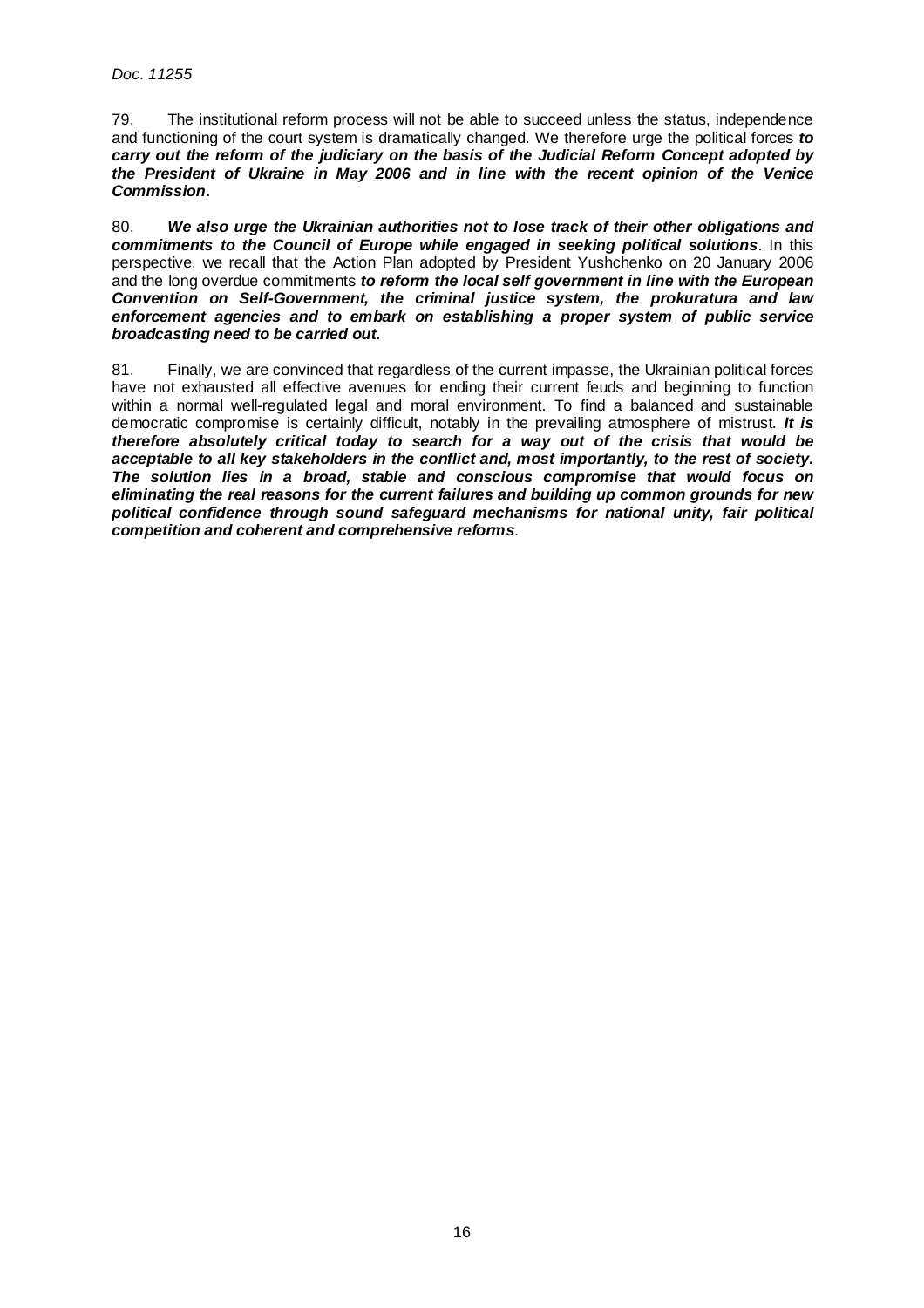#### **Appendix**

#### **DECREE of the President of Ukraine No. 264/2007**

#### **On the Pre-Term Termination of Powers of the Verkhovna Rada of Ukraine**

Recently a situation has emerged when the majority in the Verkhovna Rada of Ukraine was ignoring the constitutional requirements with regard to the formation of the coalition of deputy factions. To replace isolated instances of inclusion of some people's deputies into composition of the deputy factions' coalition, which had taken place during the formation of the Anti-crisis Coalition in July 2006, a new practice of massive enlargement of the coalition on the basis of individual or group membership has appeared. Such practice is a flagrant violation of Article 83 of the Constitution of Ukraine which provides for formation of the deputy factions' coalition in the Verkhovna Rada of Ukraine, upon results of elections and on the basis of agreed political positions, exclusively by deputy factions.

The violation of the constitutional provisions concerning the formation of the deputy factions' coalition in the Verkhovna Rada of Ukraine distorts results of people's expression of will, carried out in accordance with Article 69 of the Constitution of Ukraine through parliamentary elections in March 2006, is a negation of constitutional election rights of citizens of Ukraine, results in the neglect of the constitutional principle of people's sovereignty, provided for in Article 5 § 2 and 3 of the Basic Law of Ukraine. Such developments are a real pre-condition for usurpation of power in Ukraine which is prohibited by Article 5 § 4 of the Constitution of Ukraine. This also threatens national security, causes destabilisation of the political situation in the state, and creates potential risk to the state sovereignty.

According to Article 102 § 2 of the Constitution of Ukraine the President of Ukraine is the guarantor of state sovereignty and territorial indivisibility of Ukraine, the observance of the Constitution of Ukraine and human and citizens' rights and freedoms. Such constitutional status of the President of Ukraine obliges him to take actions to halt violations of the Constitution of Ukraine, of citizens' rights, to prevent threats to the state sovereignty and territorial integrity of the state. This, in particular, entails an obligation to effect early termination of powers of the parliament in the case of violation by the latter of the Basic Law of Ukraine, if there are no other means to prevent flagrant violations of the Constitution of Ukraine by the Verkhovna Rada of Ukraine.

Taking into account the above mentioned and being governed by Article 5 § 2-4, Article 77 § 2, Article 83 § 6, Article 106 § 1 (1, 7) and 3 of the Constitution of Ukraine, in order to implement Article 102 § 2 I hereby **decree:**

1. To terminate powers of the Verkhovna Rada of Ukraine of the V convocation before expiration of its term of office.

2. To propose to people's deputies of Ukraine to continue to carry out their powers which are not directly related to the powers of the Verkhovna Rada of Ukraine.

3. To designate extraordinary elections to the Verkhovna Rada of Ukraine on 27 may 2007.

4. The Cabinet of Minister of Ukraine shall ensure financing of the extraordinary elections to the Verkhovna Rada of Ukraine.

5. The Central Election Commission shall ensure the holding of the extraordinary elections to the Verkhovna Rada of Ukraine in accordance with the Constitution of Ukraine, Law of Ukraine "On the Elections of People's Deputies of Ukraine", and other laws of Ukraine.

6. This decree comes into effect from the day of its official publication.

#### **President of Ukraine Community Community Community President Of Ukraine Viktor YUSHCHENKO**

**2 April 2007**